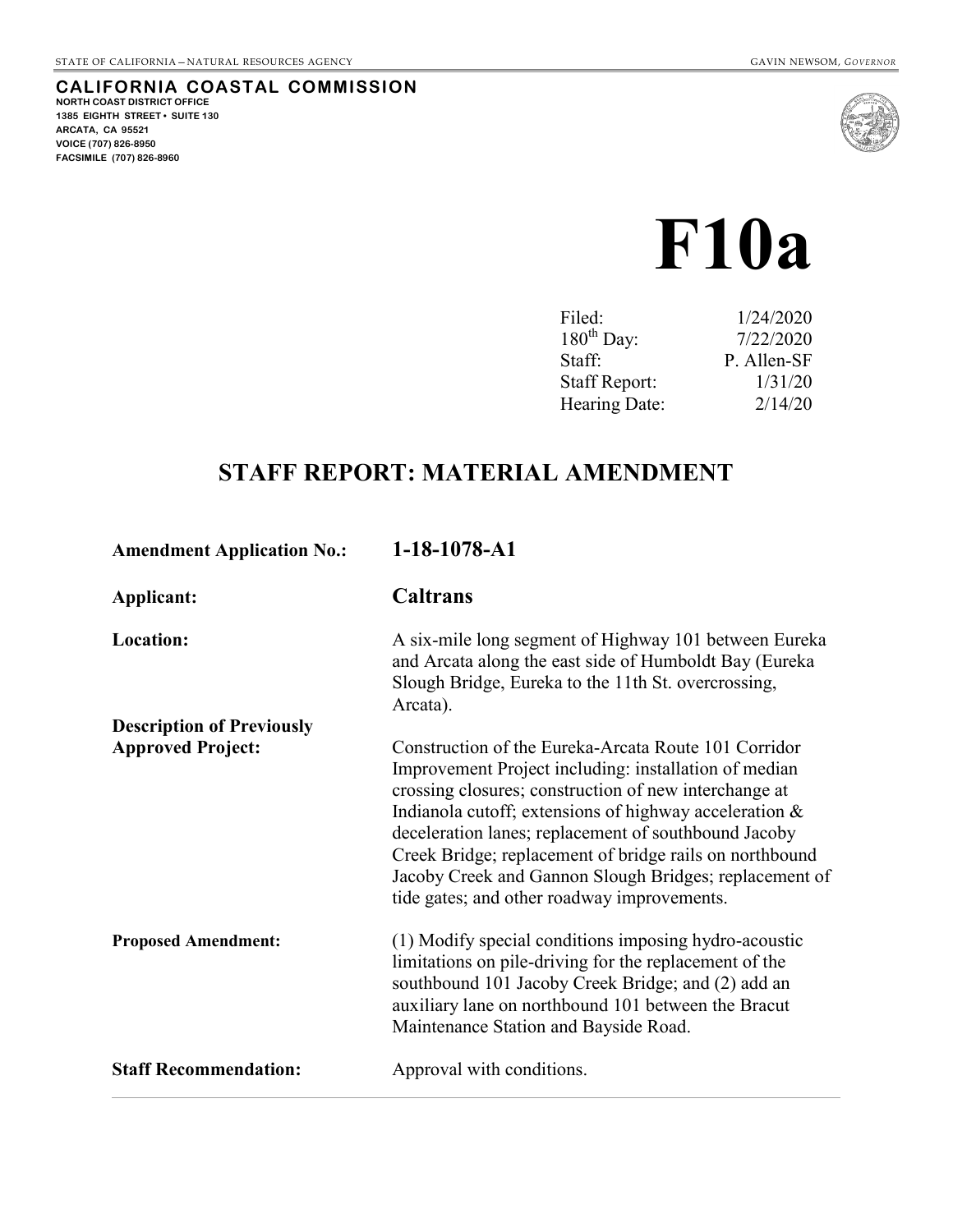## **SUMMARY OF STAFF RECOMMENDATION**

Staff recommends approval of Coastal Development Permit (CDP) Permit Amendment request 1-18-1078-A1 with a modified special condition.

On August 7, 2019, the Commission approved with conditions CDP 1-18-1078 the California Department of Transportation's application (Caltrans) to undertake the "Eureka - Arcata Route 101 Corridor Improvement Project." The project made multiple safety and infrastructure improvements along a six-mile stretch of Highway 101 directly adjacent to Humboldt Bay between the cities of Eureka and Arcata in Humboldt County. In part, the approved project will 1) replace the deteriorated 1920s southbound Jacoby Creek Bridge; and 2) modify and extend existing highway on-ramps and off-ramps (acceleration lanes and deceleration lanes) in the project corridor to meet current safety standards.

Caltrans now proposes two modifications to the approved permit. First, Caltrans proposes to connect the previously approved acceleration lane on northbound 101 at Bracut with the approved deceleration lane at Bayside Cutoff to form a continuous 2,250-foot-long auxiliary lane in between to further reduce auto merging hazards. The auxiliary lane does not require any additional wetland fill and will not encroach into nearby riparian ESHA.

Second, Caltrans proposes to amend Special Condition 10 to modify one of the acoustic threshold limits set for the pile driving activities necessary for the construction of the new southbound Jacoby Creek Bridge to protect threatened and endangered fish species, including the tidewater goby. Under Special Condition 10 of the CDP, hydroacoustic limits for pile driving are set at a peak maximum sound pressure (SPL) of 205 dB for any single pile driving strike, and an accumulated sound exposure level (SEL) at 187 dB for multiple strikes, except in the case of fish equal to or under 2 grams, such as the goby, in which case the SEL threshold is a stricter 183 dB. Additional analysis performed by Caltrans after approval of CDP 1-18-1078 indicate that the more stringent 183 dB limit of the original permit will significantly impact the construction schedule, extending the pile driving operations over multiple years. Recent studies have shown that there is no significant difference between the 183 dB threshold and the 187 dB threshold for protection of the tidewater goby. Additional analyses by Caltrans and biologists of the National Marine Fisheries Service and the U.S. Fish and Wildlife Service also indicates that the shorter construction schedule allowed by the less stringent 187 threshold will actually decrease impacts to the tidewater goby by avoiding repeated impacts to gobies during multiple breeding seasons.

Commission staff ecologist Dr. John Dixon has reviewed the new analysis and agrees that the change to the proposed acoustic threshold limit is very unlikely to directly impact the tidewater goby and that the shorter construction period will likely overall reduce the impacts to the goby due to project-related work. Therefore, staff believes the development as amended will remain consistent with the marine resource protection requirements of Section 30231 of the Coastal Act.

The motion to adopt the staff recommendation of approval of CDP amendment request 1-18- 1078 with the modified special condition is found on [page 4.](file://leopardshark1/Groups/Cristin/Permit_Review/Eureka/Waterfront_Trail/1-15-2054_(Eureka_Waterfront_Trail)newspecialcondition1.docx%23IMotion)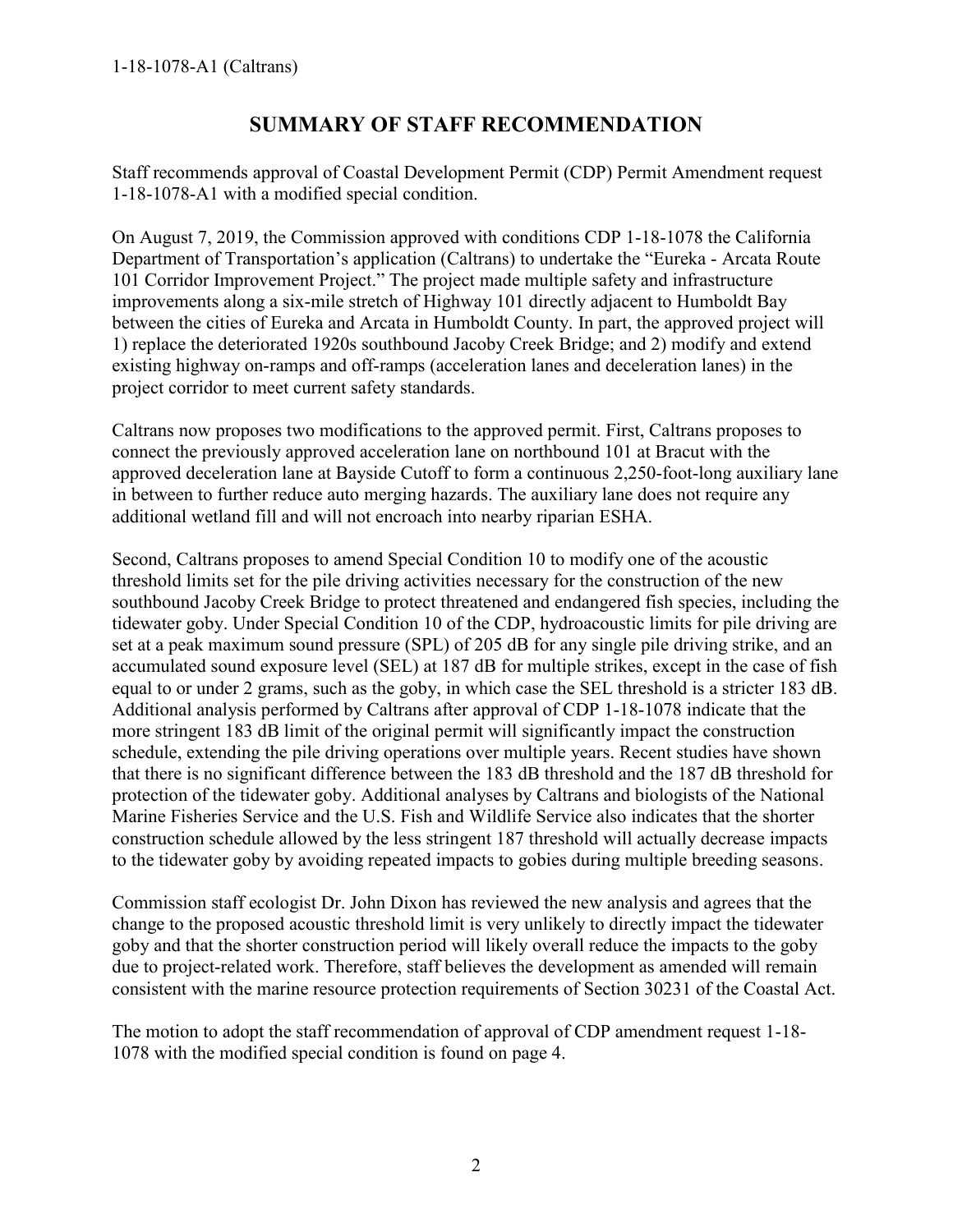# **TABLE OF CONTENTS**

## **APPENDICES**

Appendix  $A$  – Substantive File Documents Appendix  $B -$  Adopted Findings for CDP 1-18-1078 (without exhibits)

## **EXHIBITS**

- Exhibit  $1$  Regional Location Map
- [Exhibit 2](https://documents.coastal.ca.gov/reports/2020/2/F10a/F10a-2-2020-exhibits.pdf) Vicinity Map
- [Exhibit 3](https://documents.coastal.ca.gov/reports/2020/2/F10a/F10a-2-2020-exhibits.pdf) Project Description
- [Exhibit 4](https://documents.coastal.ca.gov/reports/2020/2/F10a/F10a-2-2020-exhibits.pdf) Acceleration/Deceleration Lane Plans
- $\overline{\text{Exhibit 5}}$  $\overline{\text{Exhibit 5}}$  $\overline{\text{Exhibit 5}}$  Jacoby Creek Bridge Plans
- [Exhibit 6](https://documents.coastal.ca.gov/reports/2020/2/F10a/F10a-2-2020-exhibits.pdf) Caltrans Hydroacoustic Criteria Memo (Jan. 2020)
- [Exhibit 7](https://documents.coastal.ca.gov/reports/2020/2/F10a/F10a-2-2020-exhibits.pdf) Dr. Dixon Hydroacoustic Criteria Memo (Jan. 2020)
- [Exhibit 8](https://documents.coastal.ca.gov/reports/2020/2/F10a/F10a-2-2020-exhibits.pdf) Dr. Dixon ESHA Memo (July 2019)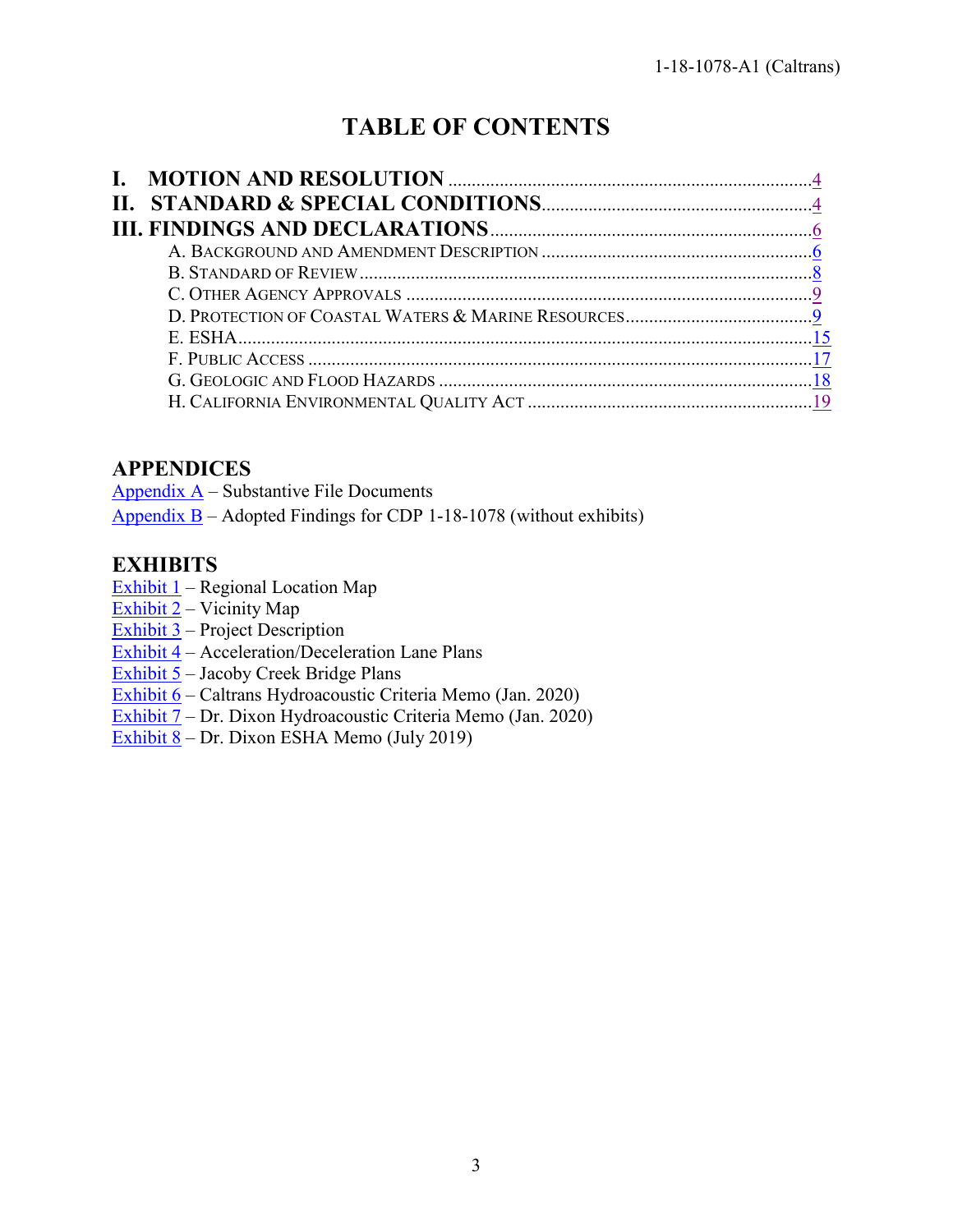## <span id="page-3-0"></span>**I. MOTION AND RESOLUTION**

#### **Motion:**

*I move that the Commission approve the proposed amendment to Coastal Development Permit No. 1-18-1078 subject to the conditions set forth in the staff recommendation.* 

Staff recommends a **YES** vote on the foregoing motion. Passage of this motion will result in conditional approval of the permit and adoption of the following resolution and findings. The motion passes only by affirmative vote of a majority of the Commissioners present.

#### **Resolution:**

*The Commission hereby approves the coastal development permit amendment on the grounds that the development as amended and subject to conditions, will be in conformity with the policies of Chapter 3 of the Coastal Act. Approval of the permit amendment complies with the California Environmental Quality Act because feasible mitigation measures and/or alternatives have been incorporated*  to substantially lessen any significant adverse effects of the amended development *on the environment.* 

## <span id="page-3-1"></span>**II. STANDARD AND SPECIAL CONDITIONS**

Note: The original Coastal Development Permit (CDP No. 1-19-1078-A1 was approved with five standard conditions and twenty-seven special conditions. Standard Conditions 1-5 and Special Conditions Nos. 1-9 and Nos. 11-27 are reimposed without changes and remain in full force and effect. No new conditions are added to CDP 1-18-1078. **Special Condition 10** of CDP 1-18-1078 is modified as shown below and reimposed as a condition of the CDP as amended. New and deleted language appears as **bold double-underlined** and **bold double strikethrough** text respectively. See **[Appendix B](https://documents.coastal.ca.gov/reports/2020/2/F10a/F10a-2-2020-appendix.pdf)** for the text of all the original permit conditions.

- **10. Hydroacoustic Monitoring Plan.** PRIOR TO COMMENCEMENT OF CONSTRUCTION OF THE DEVELOPMENT AUTHORIZED BY COASTAL DEVELOPMENT PERMIT NO. 1-18-1078, the Permittee shall submit, for the Executive Director's review and written approval, a Hydroacoustic Monitoring Plan. Prior to submitting the plan to the Executive Director, Caltrans shall submit copies of the plan to the California Department of Fish and Wildlife, U.S. Fish and Wildlife Service, and the National Marine Fisheries Service for their review and consideration. The plan shall include the following components:
	- A. The plan shall be based on the "dual metric exposure criteria" set forth below and shall state that exceedance of either criterion shall be deemed injurious or lethal to exposed fish and non-compliant with the Conditions of the Coastal Development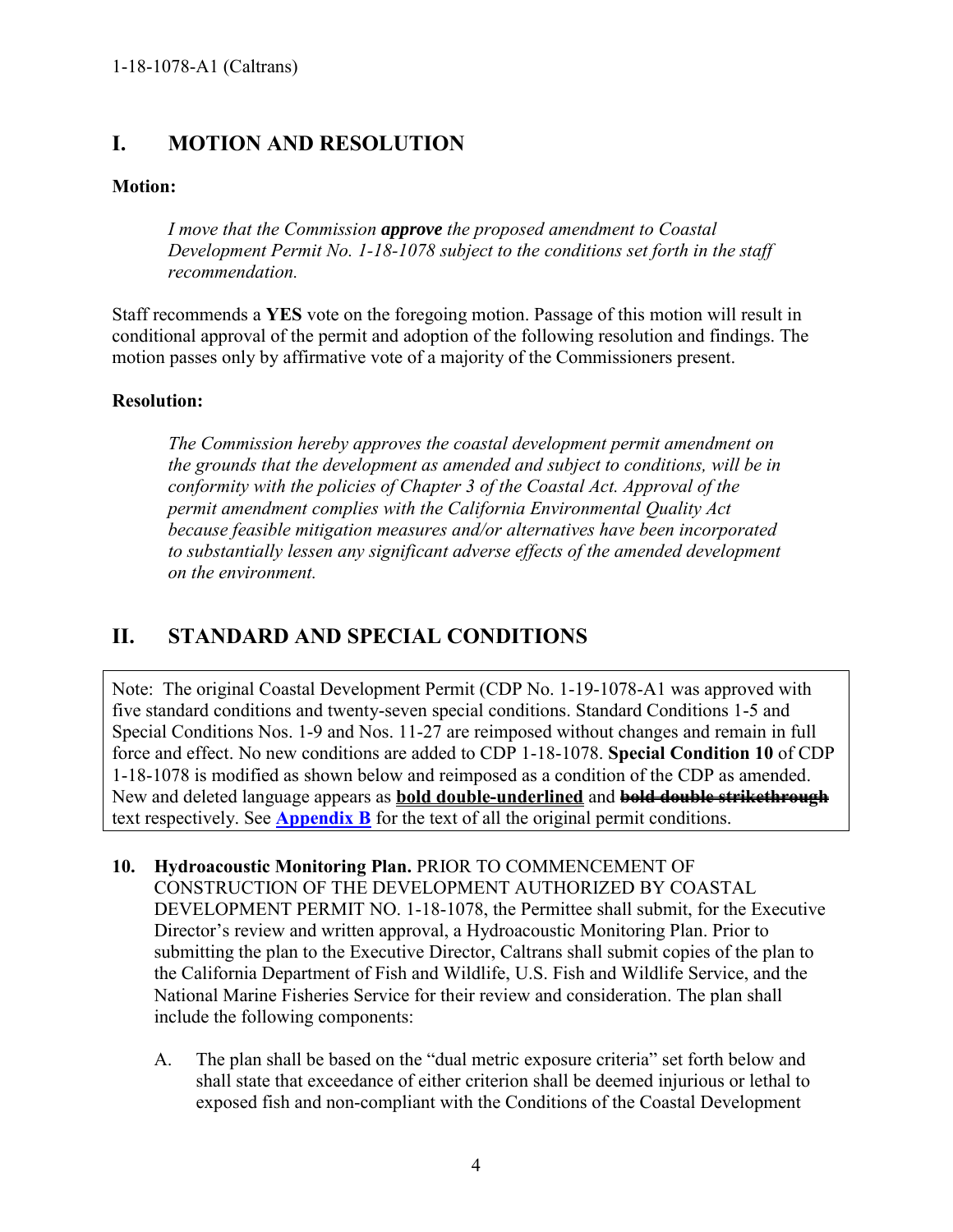Permit. The dual criteria for injury to fish are: 1. a peak Sound Pressure Level (SPL) at or above 206 dB (re  $1\mu$ Pa) from a single hammer strike; or 2. an accumulated Sound Exposure Level (SEL) at or above 187 dB (re: 1μPa<sup>2</sup>-sec) for fish > 2 grams **and an SEL at or above 183 187 dB (re: 1μPa<sup>2</sup> -sec) for fish ≤ 2 grams**. To estimate the sound energy to which a fish is exposed during multiple hammer strikes, NMFS uses the simple summation procedure where Total  $SEL =$  Single Strike  $SEL +$ 10 log (number of strikes). At a minimum, the Plan shall include all of the following:

- 1. Establish the field locations of hydroacoustic monitoring stations that will be used to document the extent of the hydroacoustic hazard footprint during pile-driving activities.
- 2. Describe the method of hydroacoustic monitoring that will continuously assess the actual conformance of the proposed pile-driving with the dual metric exposure criteria up- and down-stream of the pile-driving locations on a real-time basis, including relevant details such as the number, location, distances, and depths of hydrophones and associated monitoring equipment.
- 3. For all pile-driving activities that may produce measurable acoustic affects in the aquatic environment of Jacoby Creek, include provisions to continuously record pile strikes in a manner that tracks the time of each strike, the number of strikes, and the interval between strikes to be determined.
- 4. Include provisions for real-time identification and reporting of any exceedance of the dual metric exposure criteria, clear action and notification protocols to stop pile-driving in case of such exceedance, including the authority of the fisheries biological monitor to order pile-driving to stop immediately, and procedures to notify pertinent parties including the Executive Director and other pertinent state and federal agencies immediately after any exceedance of the dual metric exposure criteria.
- 5. Include a monitoring and reporting program that will be coordinated with the fisheries biological monitor and will include provisions to provide daily summaries of the hydroacoustic monitoring results to the Executive Director and to other agencies requesting such summaries, as well as more comprehensive summary reports on a monthly basis during the pile-driving season.
- B. Compliance with the Dual Metric Exposure Criteria.
	- 1. At Jacoby Creek, the Permittee shall avoid hydroacoustic noise at or above **183 187** dB cumulative SEL, the level the U.S. Fish and Wildlife Service finds will result in **unacceptable levels of** "take" of fish **≤ 2 grams, such as the endangered tidewater goby,** due to direct physical injury.
	- 2. During pile-driving, the peak sound pressure level (SPL) within the Jacoby Creak aquatic environment shall not exceed 205 dB and the accumulated sound exposure level (SEL) shall not exceed **182 186** dB at 10 meters distance from pile-driving or at any other location in the river.
	- 3. If the accumulated SEL approaches **183 187** dB at 10 meters distance from piledriving, pile-driving will be stopped to avoid exceeding the criterion and will not commence again for at least 12 hours.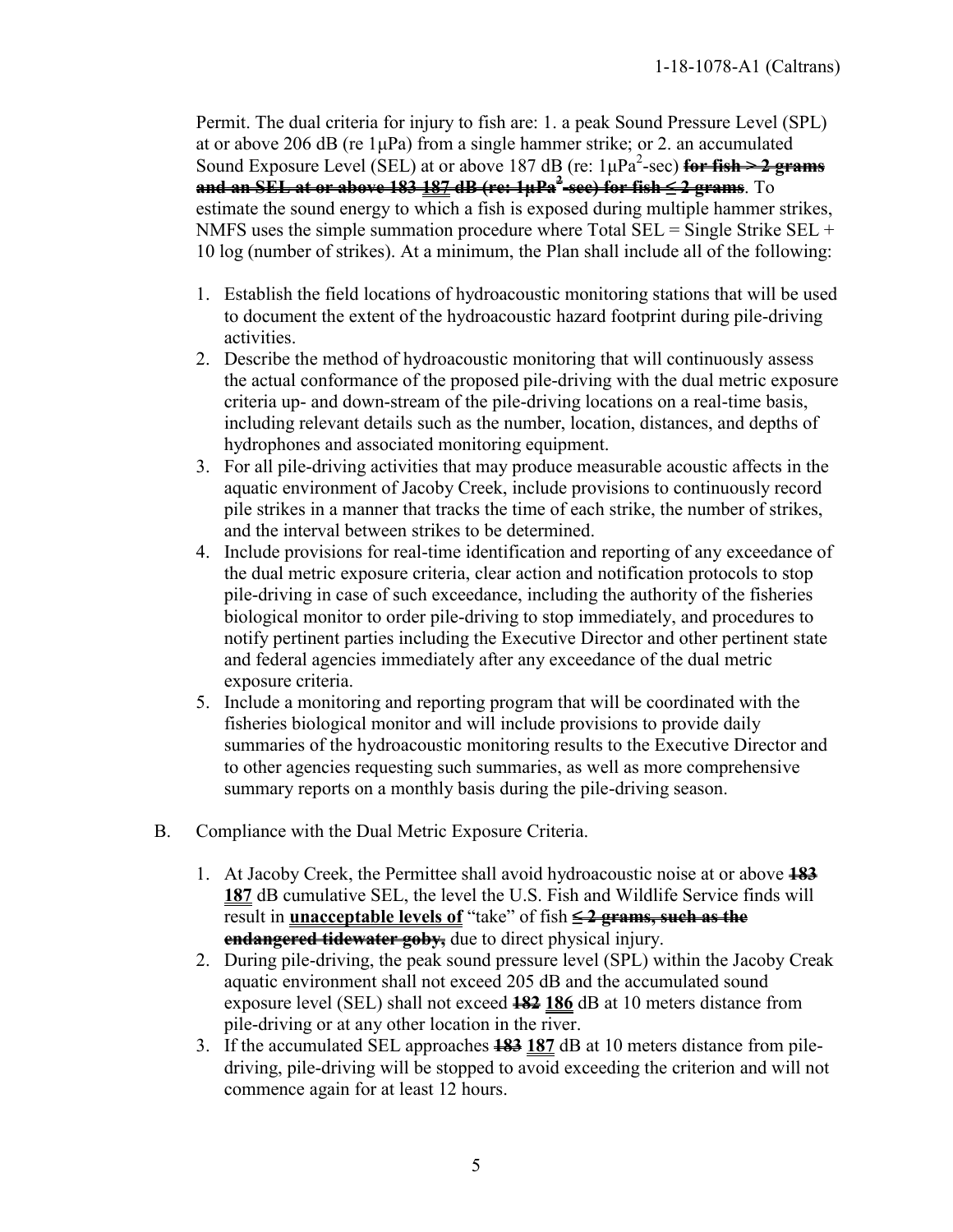- 4. In the event of an exceedance of either criterion of the dual metric exposure criteria, pile-driving operations shall be immediately stopped and shall not recommence unless the Executive Director, in consultation with the fisheries biologists of the California Department of Fish and Game, the U.S. Fish and Wildlife Service, and the National Marine Fisheries Service, so authorizes based on the deployment of additional sound attenuation or other measures deemed likely by qualified technical experts to return the pile-driving to conformance with the duel metric exposure criteria.
- 5. If the return to pile-driving after the implementation of the additional measures discussed in Subsection B(**34**) above results in an exceedance of either criterion of the dual metric exposure criteria, pile-driving shall be stopped immediately and shall not re-commence until or unless the Commission approves an amendment to the Coastal Development Permit that proposes substantial changes to the proposed project that are deemed by the Executive Director to offer a high likelihood of success in preventing further exceedances of the dual metric exposure criteria.
- C. Project activities shall be conducted at all times in accordance with the provisions of the final approved plan. Any proposed changes to the final approved plan shall be reported to the Executive Director. Changes to the final approved plan shall require an amendment to the Coastal Development Permit unless the Executive Director determines that no amendment is legally required.

## <span id="page-5-0"></span>**III. FINDINGS AND DECLARATIONS**

## <span id="page-5-1"></span>**A. BACKGROUND AND AMENDMENT DESCRIPTION**

On August 7, 2019, the Commission approved with conditions CDP 1-18-1078, authorizing the California Department of Transportation (Caltrans) to undertake the Eureka-Arcata Route 101 Corridor Improvement Project on a six-mile stretch of Highway 101 along the eastern shoreline of Humboldt Bay between the cities of Eureka and Arcata in Humboldt County, California. Specifically, the project area, hereinafter the "the Highway 101 Corridor," extends from Postmile (PM) 79.9 by the Eureka Slough Bridge in Eureka to the 11th St. overcrossing in Arcata at Postmile 86.3. [\(Exhibit 1\)](https://documents.coastal.ca.gov/reports/2020/2/F10a/F10a-2-2020-exhibits.pdf)

The Eureka-Arcata Route 101 Corridor Improvement Project consists of a number of specific, separate, safety improvements to the existing highway, including closures of dangerous median crossings, highway acceleration and deceleration lane extensions to meet current safety codes, intersection improvements, bridge rail updates, tide gate replacements, and the replacement of the deteriorating 1920s Jacoby Creek Bridge. See [Appendix B](https://documents.coastal.ca.gov/reports/2020/2/F10a/F10a-2-2020-appendix.pdf) for a more complete description of those specific project components. The Commission approved CDP 1-18-1078 subject to 27 special conditions. Caltrans has not yet commenced development on the approved project for preliminary tree removal activities.

This permit amendment request proposes to modify CDP 1-18-1078 in two aspects.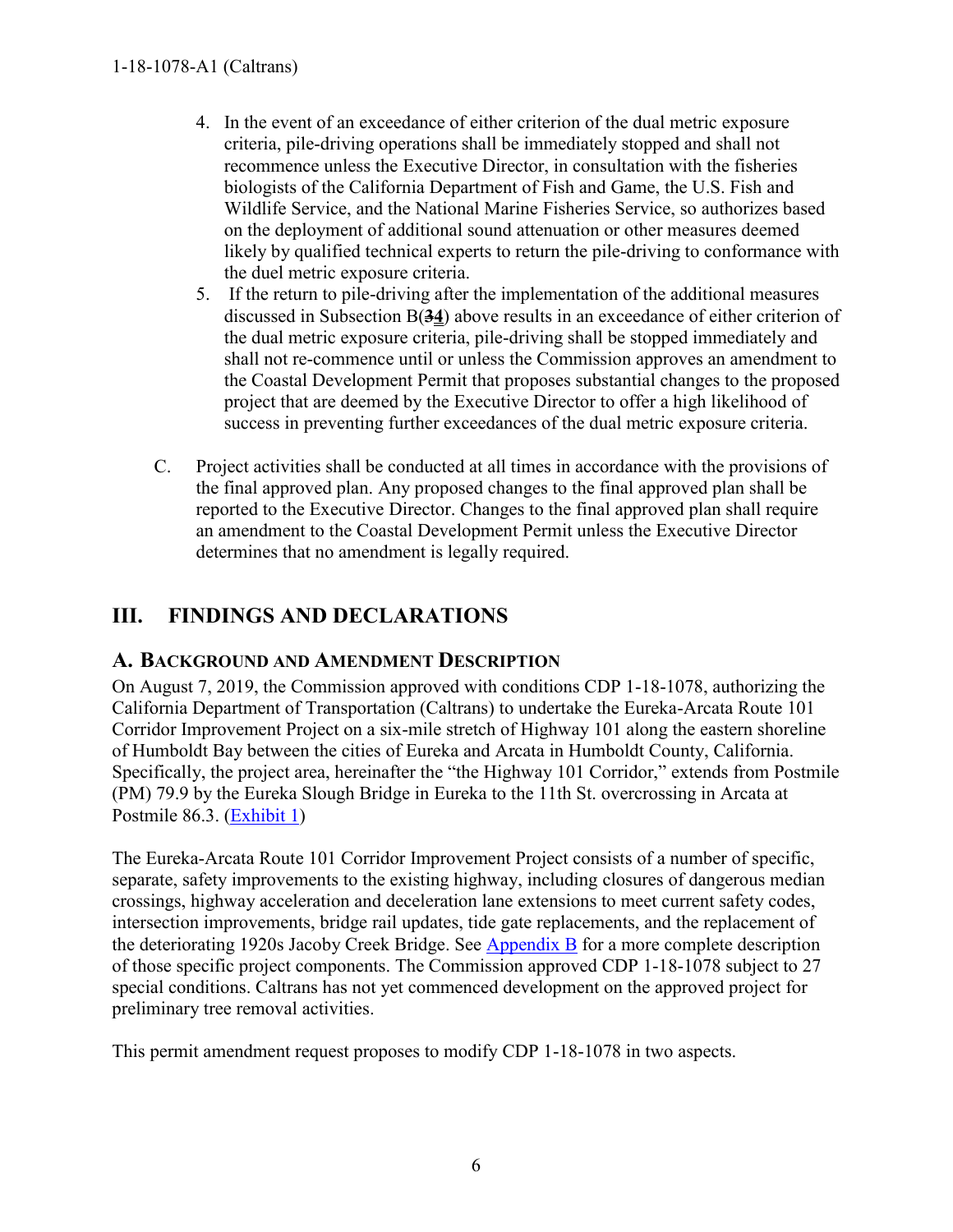First, CDP 1-18-1078 approved the extension of existing highway merging acceleration and deceleration lanes at several highway intersections to meet current safety standards, including the Cole Avenue, Mid-City Motor World, the former California Redwood Mill, Bracut, and Bayside Cutoff intersections. (See [Exhibit 4](https://documents.coastal.ca.gov/reports/2020/2/F10a/F10a-2-2020-exhibits.pdf) for locations of original approvals.) As specifically relevant here, under CDP 1-18-1078, the Commission authorized Caltrans to modify and extend the acceleration lane at the Bracut intersection that merges onto the two-lane northbound portion of the highway. [\(Exhibit 2.\)](https://documents.coastal.ca.gov/reports/2020/2/F10a/F10a-2-2020-exhibits.pdf) At the next intersection to the north, the Bayside Cutoff intersection, Caltrans is authorized to modify and extend a deceleration lane exiting the highway. The end of the approved acceleration lane at Bracut and the beginning of the approved deceleration lane at Bayside Cutoff are separated by a narrow gap. The short gap has the potential to increase traffic conflicts between vehicles entering the highway at Bracut and others exiting the highway at Bayside Cutoff. Caltrans proposes to extend the previously approved acceleration lane on northbound 101 at Bracut a further 340 feet to connect with the approved deceleration lane at Bayside Cutoff, forming a continuous 2,250-foot-long auxiliary lane between the two intersections. The continuous auxiliary lane will provide more space for vehicles entering and exiting the highway to avoid each other and the other vehicles traveling past in the northbound direction. (See [Exhibit 4.](https://documents.coastal.ca.gov/reports/2020/2/F10a/F10a-2-2020-exhibits.pdf)) The new auxiliary lane would include a 4-foot wide shoulder running the length of the lane.

Second, CDP 1-18-1078 approved the replacement of the 1920s-era southbound Jacoby Creek bridge [\(Exhibit 2\)](https://documents.coastal.ca.gov/reports/2020/2/F10a/F10a-2-2020-exhibits.pdf), which does not meet current highway standards and has deteriorating structural elements. Because the bridge construction involves work immediately adjacent to a coastal stream, the work could cause potential adverse impacts to coastal waters and sensitive marine species. (See [Exhibit 5.](https://documents.coastal.ca.gov/reports/2020/2/F10a/F10a-2-2020-exhibits.pdf)) Specifically, the bridge replacement includes pile driving of approximately 24 bridge piles for both the temporary rerouting bridge and the new Jacoby Creek Bridge. Although not in the creek bed itself, the pile driving has potential hydroacoustic impacts that could impact sensitive fish species in Jacoby Creek, including various salmon species and the tidewater goby.

Therefore, along with other mitigation measures to protect fish from pile driving, the Commission imposed Special Conditions 9 and 10 to protect fish species and their habitat during the installation of temporary and permanent piles related to the Jacoby Creek Bridge replacement. Special Condition 9, "Pile Driving Protections," required Caltrans, among other things, to monitor pile driving activities and ensure compliance with the criteria of Special Condition 10. Special Condition 10, "Hydroacoustic Monitoring Plan," required Caltrans to submit a Hydroacoustic Monitoring Plan that included "dual metric exposure criteria" that limited the hydroacoustic impacts of pile driving to specific criteria. As is explained in greater detail in [Section D](#page-8-1) below, the dual criteria for injury to fish limit the impacts of pile driving to a peak Sound Pressure Level (SPL) exposure at or above 206 dB (re 1μPa) from a single hammer strike and also set accumulated Sound Exposure Level (SEL) limits from multiple hammer strikes. For fish weighing above 2 grams, the accumulated SEL limit is "at or above 187 dB (re:  $1\mu\text{Pa}^2\text{-sec}$ ." For fish at or under 2 grams, the SEL limit is "at or above 183 dB (re:  $1\mu\text{Pa}^2\text{-sec}$ )." The more stringent hydroacoustic limit for fish at or less than 2 grams is intended to protect the tidewater goby. In the event the accumulated SEL threshold of 183 dB is reached, Caltrans is required to stop pile driving and wait a minimum of 12 hours before restarting.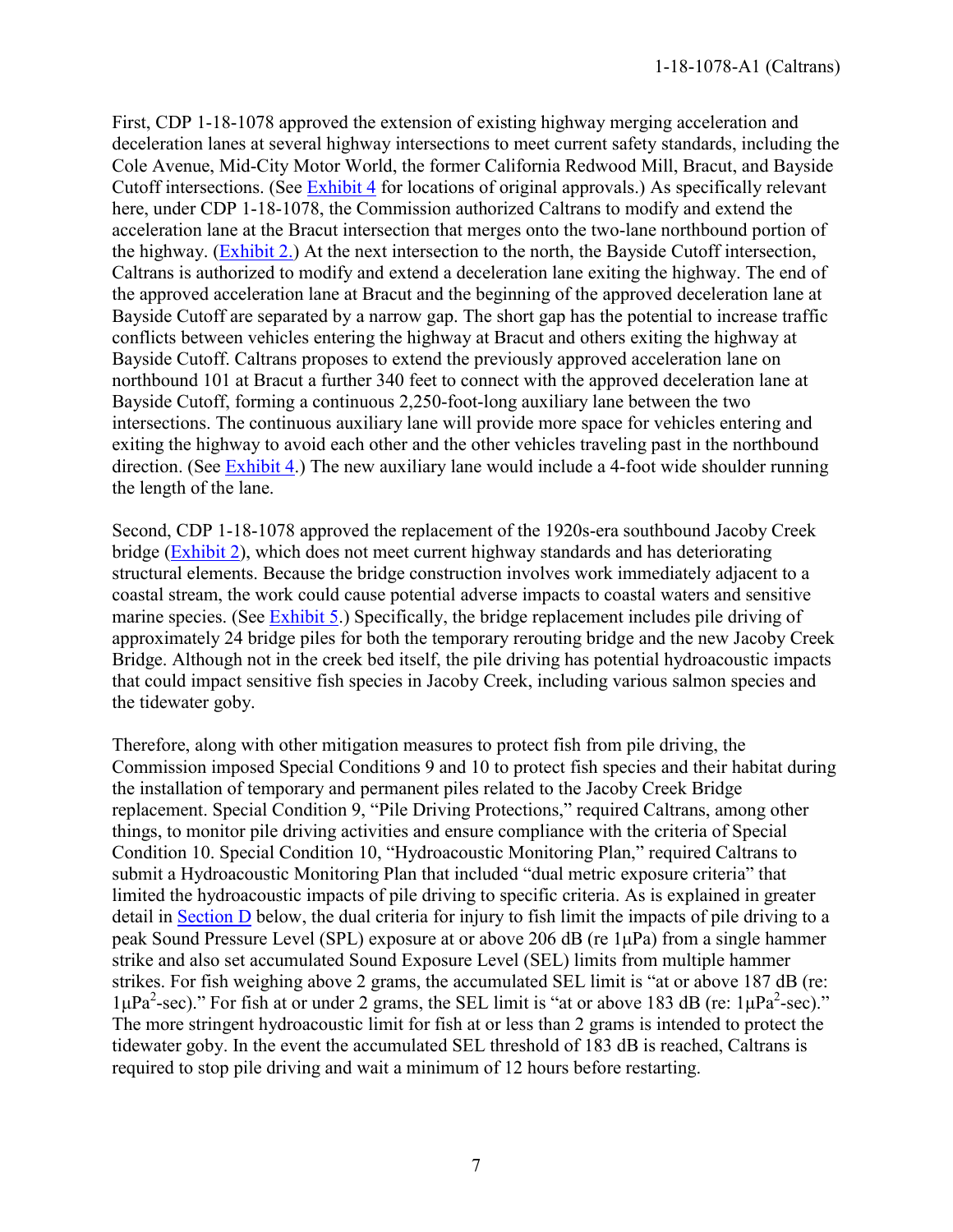Under this permit amendment request, Caltrans is proposing to modify the accumulated SEL limit for fish under 2 grams to the same as the other limit - "at or above 187 dB." As explained in more detail below, Caltrans states that after the permit was approved with the 183 dB limit, they performed engineering analysis to understand the impacts of the increased limit. This analysis indicates that pile driving operations will quickly reach the 183 dB limit, and result in substantial, daily, stoppages of pile driving activities with 12-hour wait periods. These stoppages will result in significant extensions of the construction period for replacement of the bridge by several years. Caltrans asserts that the construction period necessitated by the more stringent limit would essentially render the bridge replacement infeasible and result in greater cumulative impacts to the tidewater goby.

Because of the logarithmic nature of the scale, the 187 dB criteria offers significantly longer windows for construction. Caltrans estimates that under the 187 dB criteria the project can be completed in its original estimated two years, but at the 183 dB criteria, the project will take over four years.

Additionally, based on more recent studies on hydroacoustic impacts and consultations with staff of the National Marine Fisheries Service (NMFS) and the U.S. Fish and Wildlife Service (USFWS), it appears that the modification of the hydroacoustic criteria to 187 dB will have no measurable increase in take to the tidewater goby. Indeed, the increased timespan of construction activities may have greater impacts to tidewater goby habitat than increasing the pile driving hydroacoustic impacts from 183 dB to 187 dB. This is because the pile driving would be extended across multiple goby breeding seasons, disturbing goby burrows each time and preventing repopulation of the species in the Jacoby Creek area.

The coastal resource issues affected by the proposed permit amendment are limited to protection of marine resources, water quality, ESHA, flood hazards, and public access. As explained in the findings below, the proposed amended development would not lessen or avoid the intent of the approved permit.

## <span id="page-7-0"></span>**B. STANDARD OF REVIEW**

The proposed project includes development that is located within both the retained CDP jurisdiction of the Coastal Commission and the CDP jurisdiction of Humboldt County, the City of Arcata, and the City of Eureka, each of which has a certified Local Coastal Program (LCP).

Under Coastal Act section 30601.3, when a project requires a CDP from both a local government with a certified local coastal program and the Commission, the Commission may process a consolidated CDP application for the proposed development when the applicant, the local government, and the Commission's Executive Director agree to process the CDP as a consolidated CDP. In this case, Humboldt County, the City of Arcata, the City of Eureka, and Caltrans have all requested that the Commission process a consolidated CDP for this project, and the Executive Director has agreed.

The policies of Chapter 3 of the Coastal Act provide the legal standard of review for a consolidated permit application submitted pursuant to Section 30601.3. The local government's certified LCP may be used as guidance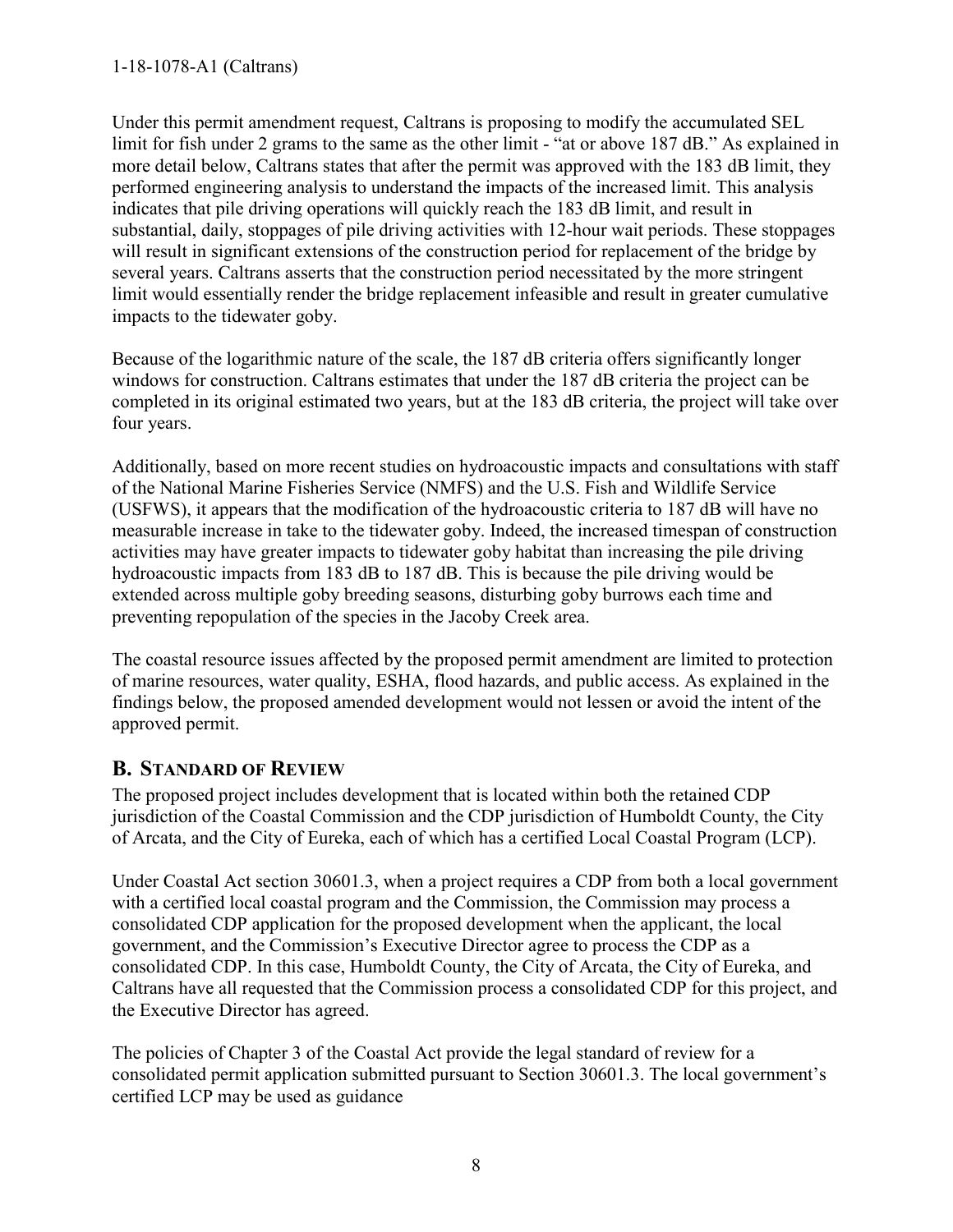## <span id="page-8-0"></span>**C. OTHER AGENCY APPROVALS**

No other agency approvals are required for the proposed development changes in this CDP amendment.

## <span id="page-8-1"></span>**D. PROTECTION OF COASTAL WATERS & MARINE RESOURCES**

Section 30230 of the Coastal Act states as follows:

*Marine resources shall be maintained, enhanced, and where feasible, restored. Special protection shall be given to areas and species of special biological or economic significance. Uses of the marine environment shall be carried out in a manner that will sustain the biological productivity of coastal waters and that will maintain healthy populations of all species of marine organisms adequate for long-term commercial, recreational, scientific, and educational purposes.* 

Section 30231 of the Coastal Act states as follows:

*The biological productivity and the quality of coastal waters, streams, wetlands, estuaries, and lakes appropriate to maintain optimum populations of marine organisms and for the protection of human health shall be maintained and, where feasible, restored through, among other means, minimizing adverse effects of waste water discharges and entrainment, controlling runoff, preventing depletion of ground water supplies and substantial interference with surface water flow, encouraging waste water reclamation, maintaining natural vegetation buffer areas that protect riparian habitats, and minimizing alteration of natural streams.* 

Coastal Act sections 30230 and 30231 require in part that marine resources and coastal wetlands and waters be maintained, enhanced, and where feasible restored. These policies specifically call for the maintenance of the biological productivity and quality of marine resources, coastal waters, streams, wetlands, and estuaries necessary to maintain optimum populations of all species of marine organisms and for the protection of human health.

The proposed project changes in the hydroacoustic criteria for pile driving adjacent to coastal waters at Jacoby Creek could potentially impact marine resources and biological productivity. (See [Exhibit 2](https://documents.coastal.ca.gov/reports/2020/2/F10a/F10a-2-2020-exhibits.pdf) for Jacoby Creek bridge replacement location and [Exhibit 5](https://documents.coastal.ca.gov/reports/2020/2/F10a/F10a-2-2020-exhibits.pdf) for a plan view.)

As discussed in the adopted findings for the original permit, the construction and demolition activities associated with replacement of the Jacoby Creek Bridge have multiple potential impacts to coastal resources. These impacts include the potential to negatively affect five endangered species of fish found present in the Jacoby Creek area: coho salmon, chinook salmon, steelhead, green sturgeon, and tidewater goby. The potential impacts stem from various construction activities in and near the creek. Some of these impacts include (a) direct contact by construction workers in the creek bed, (b) the discharge of sediment, pollutants, or debris from construction activities entering coastal waters, and (c) impacts from postconstruction storm water runoff. Multiple Special Conditions in CDP 1-18-1078 address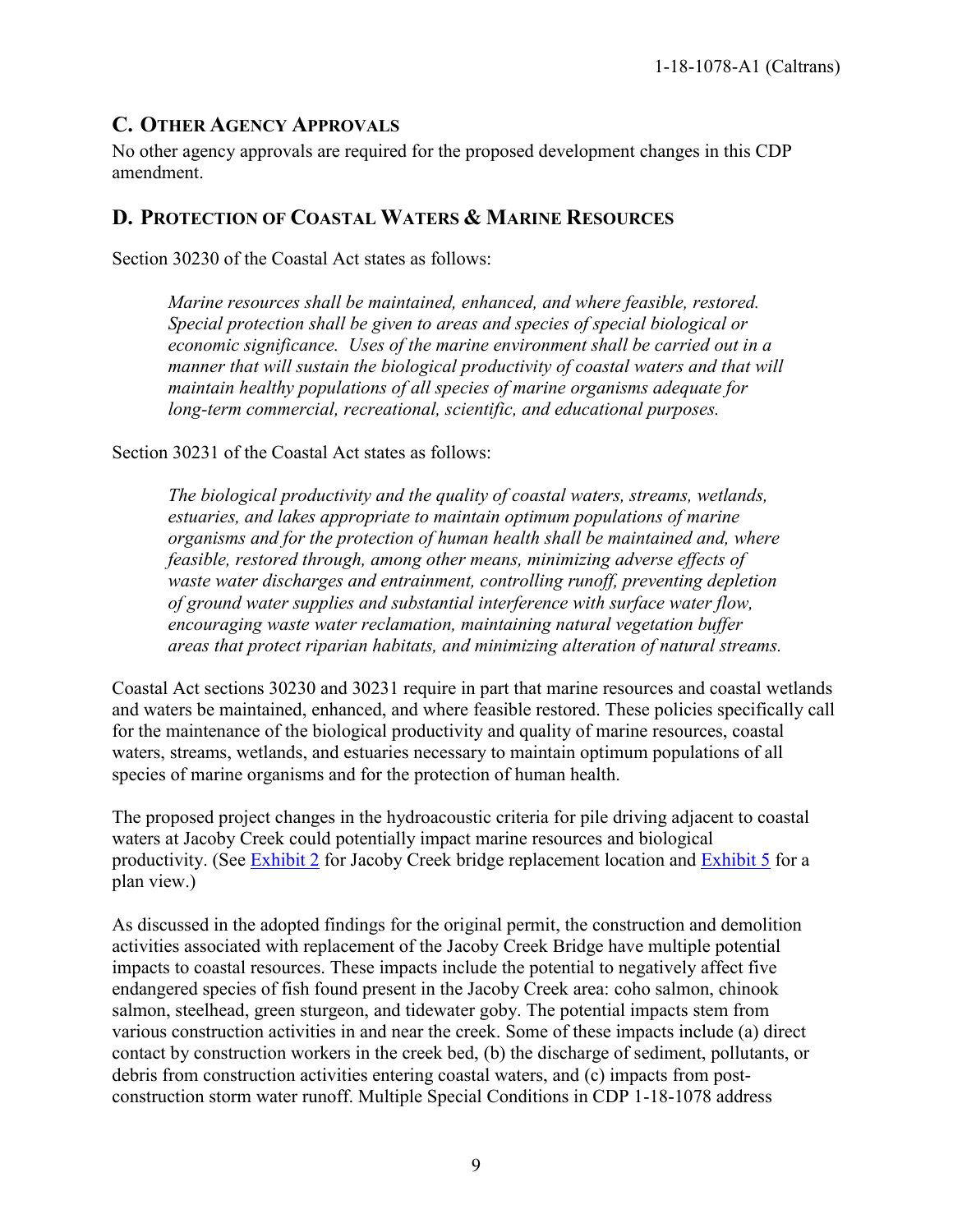#### 1-18-1078-A1 (Caltrans)

these potential impacts through construction BMPs (Special Condition 12), an Erosion and Sediment Control and Pollution Prevention Plan (Special Condition 13), Herbicide Management (Special Condition 14), Debris Removal (Special Condition 16), and temporal limits to construction activities (Special Condition 21). Some of the specific protective measures for fish habitat in CDP 1-18-1078 include:

- 1. Restricting in-stream work to the period from July 1 through October 15 when juvenile salmonids are least likely to be present;
- 2. Not allowing equipment within the creek channel and restricting walking in the channel to low tide events when fish are less likely to be present;
- 3. Placing the bridge abutments above the mean high tide line, thereby avoiding excavation and construction within the Jacoby Creek channel;
- 4. Containing all bridge debris during demolition of the old bridge;
- 5. Placing temporary barrier fencing along the banks of Jacoby Creek to minimize visual disturbance to fish and prevent worker encroachment;
- 6. Implementing construction BMPs to minimize the input of sediment and increased turbidity; and
- 7. Insuring that a biological monitor will be present during in-stream work;

These measures remain in effect and will not be altered by this amendment.

#### **Hydroacoustic Impacts Background**

 $\overline{a}$ 

Along with the potential impacts described above, the project could cause potential hydroacoustic impacts from the use of impact hammers used in bridge pile driving associated with the construction of the new Jacoby Creek Bridge.

As approved in the original permit, the replacement of the Jacoby Creek Bridge will require the placement of 24 36-inch diameter CSS piles: 12 piles to support the temporary construction bridge and 12 to support the new bridge. None of these piles will be placed in the active wetted channel of Jacoby Creek, rather they will be placed approximately 15-20 feet away from the creek. However, even pile driving by impact drivers that are set back some distance from a waterway can have impacts to fish species. Pile driving with an impact hammer generates hydroacoustic pressure impulses and particle velocities that can cause effects on fish ranging from altered behavior, hearing loss, and tissue injuries to immediate mortality. These underwater sound impacts can be measured by "Peak Sound Pressure Level (SPL)," the maximum value of an instantaneous sound pressure, such as that generated by a single strike on a pile by a pile driver, and "Cumulative Sound Exposure Level (SEL)," the summation of the sound energy associated with all pile strikes that occur over a given day. See Attachment C to [Exhibit 6](https://documents.coastal.ca.gov/reports/2020/2/F10a/F10a-2-2020-exhibits.pdf) for a description of the fundamentals of hydroacoustic impacts.

In 2008, a Fisheries Hydroacoustic Working Group, composed of staff from federal and state agencies and supported by a panel of hydroacoustic and fisheries experts, generally agreed in principal to *interim* criteria to protect fish from pile driving activities.<sup>1</sup> These criteria were a

<sup>&</sup>lt;sup>1</sup> Agencies included the National Marine Fisheries Service, U.S. Fish and Wildlife Service, the California, Oregon, and Washington Departments of Transportation, the California Department of Fish and Wildlife, the U.S. Army Corps, and the U.S. Federal Highway Administration.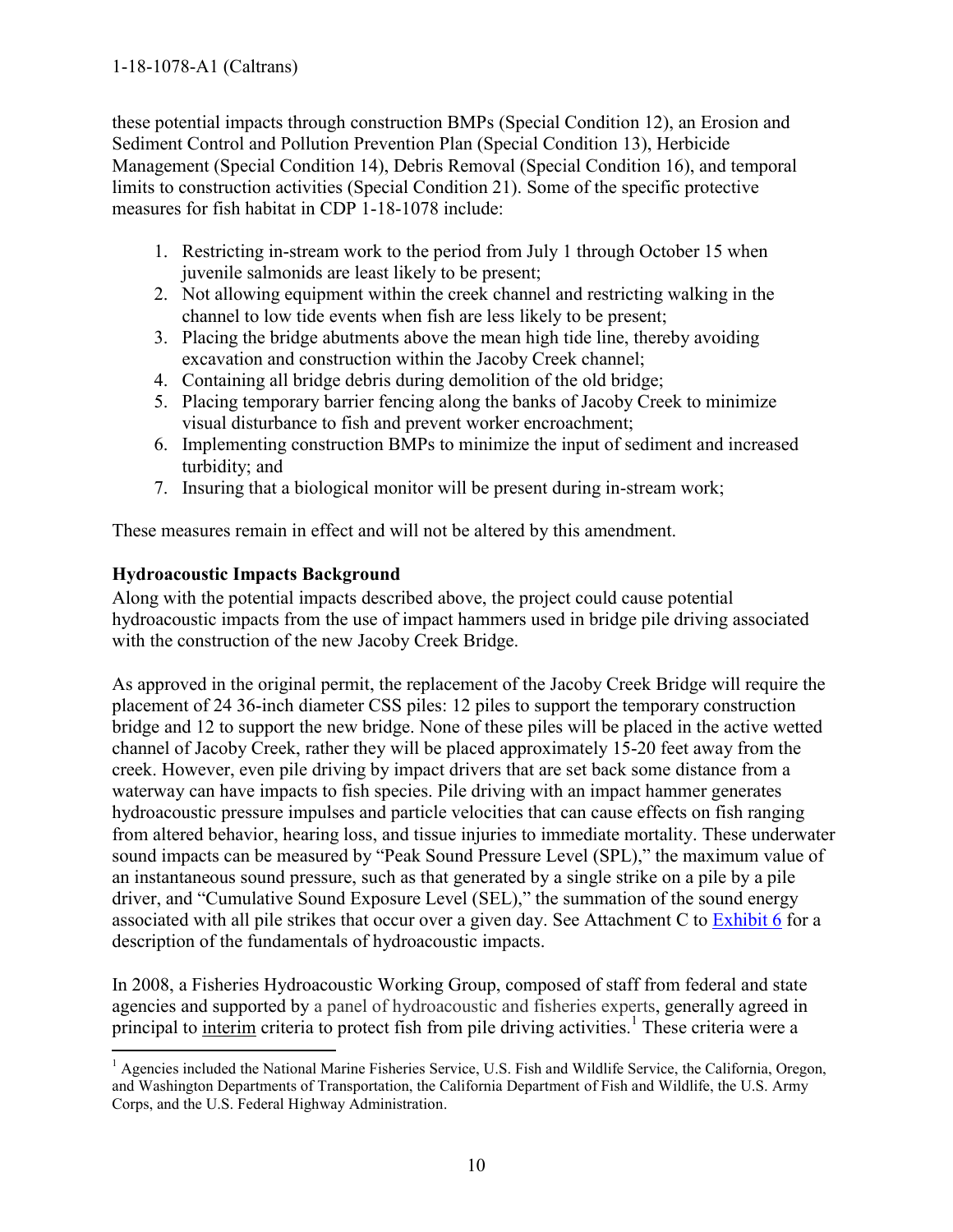206 peak dB for peak SPL and a Cumulative SEL limits of 187 dB, except in the case of fish weighing equal to or less than 2 grams, in which case the Cumulative SEL was set to a maximum of 183 dB. The peak SPL is seldom reached, so pile driving is generally constrained by the cumulative SEL.

Under Special Conditions 9 and 10 of the original permit, to minimize hydroacoustic impacts, Caltrans is required to conduct hydroacoustic monitoring during pile driving operations and to stop operations prior to reaching the peak SPL limit and the cumulative SEL threshold. Once stopped, pile driving must not resume for a minimum of 12 hours to allow fish time to recover from exposure to sub-injurious hydroacoustic noise. Additionally, if 206 dB is hit on any single strike, pile driving must stop, and the Commission must be notified. Regular decibel readings must be collected and documented during pile driving activities (including driving to test load capacity) to ensure established noise thresholds are not exceeded.

Through the Final Environmental Impact Report process for this project, Caltrans developed a strategy for pile driving in consultation with the U.S. Fish and Wildlife Service (USFWS), the National Marine Fisheries Service (NMFS), and the California Department of Fish and Wildlife (CDFW) to minimize effects to sensitive fish species. (See [Appendix B,](https://documents.coastal.ca.gov/reports/2020/2/F10a/F10a-2-2020-appendix.pdf) Adopted Findings for CDP 1-18-1078, pp. 89-90.) In developing the Final Environmental Impact Review document for the project and through subsequent consultations, Caltrans analyzed and developed mitigation measures for potential impacts to the fish species. In regard to four of the above five fish species, NMFS concurred with Caltrans that the project, as proposed and mitigated, "may effect but is not likely to affect" listed salmon, steelhead or green sturgeon or their individual designated critical habitat. Green sturgeon are not expected to be present in the Jacoby Creek water channel during construction. Salmonids, which are expected to weigh over 2 grams, may be present in the work channel area during construction. Caltrans adopted a number of mitigation measures in the project to limit these effects, which are captured in Special Conditions 9, 10, and 21 of CDP 1- 18-1078. These measures include adopting a work window (July through October) that avoids the critical period of adult and smolt migration through the channel, working in tidal conditions that limit hydroacoustic exposure to salmonids, and complying with the hydroacoustic criteria limits of 206 peak dB for peak SPL and a cumulative SEL limits of 187 dB.

#### **Hydroacoustic Impacts and the Tidewater Goby**

As noted above, tidewater gobies are also present in the Jacoby Creek area. Unlike the other fish listed above, tidewater gobies weigh less than 2 grams. The area potentially subject to hydroacoustic impacts to the tidewater goby is estimated at 0.39 acre of the wetted channel covering the portions of the channel extending approximately 80 meters upstream and downstream of the proposed bridge pile locations.

In their consultations, the USFWS and NMFS stated that gobies will be exposed to elevated sound levels and that hydroacoustic noise at or above 183 dB cumulative SEL could result in "take" of gobies within the 0.39-acre area due to barotrauma from pile driving. In addition, it was also estimated that there will be additional "take" due to physical damage to nesting gobies in about 0.044 ac of wetted channel from workers walking in the channel, and from the collapse of burrows within most of the wetted channel adjacent to piles due to vibratory forces from pile driving. Based on the construction timetable in place at that time, the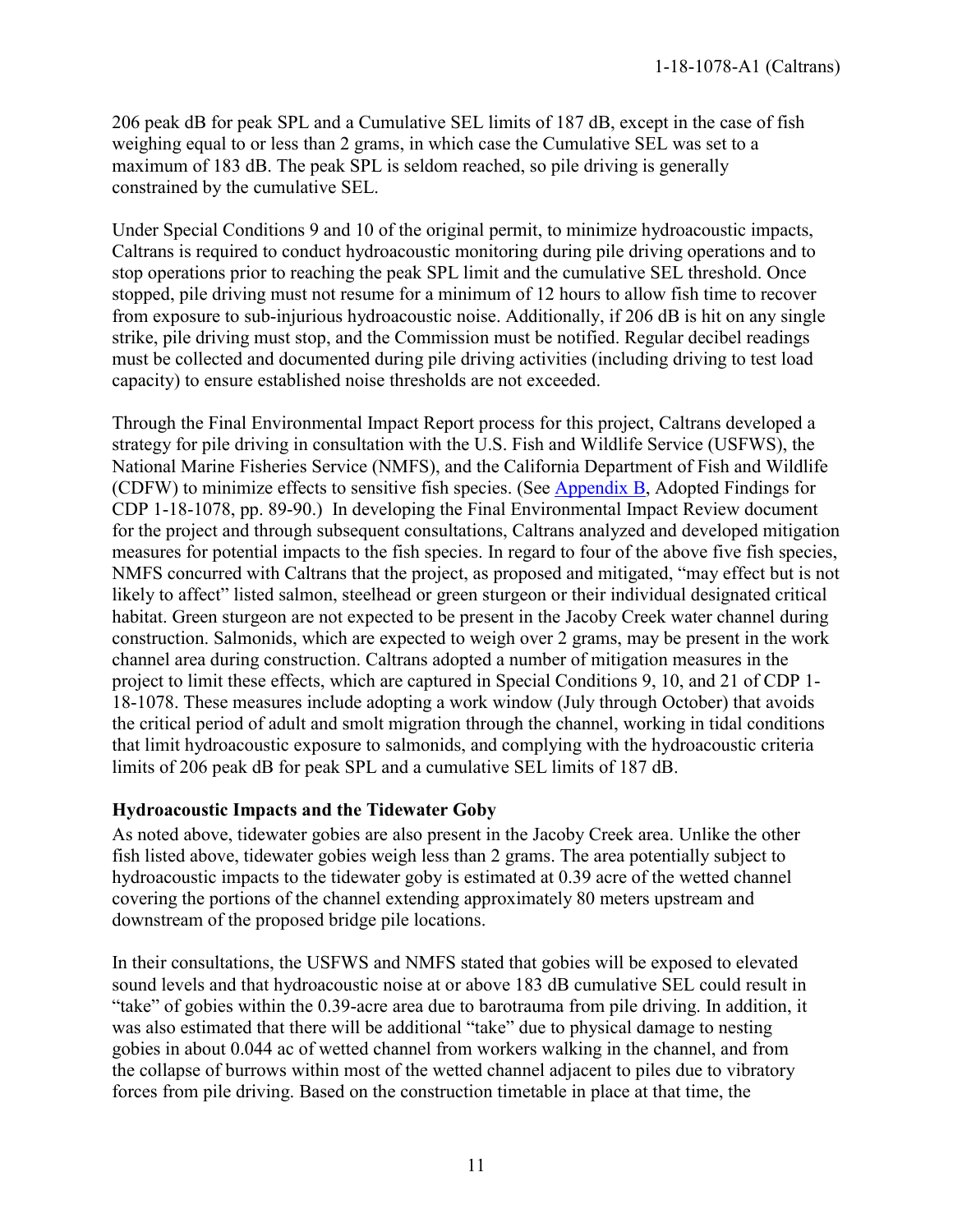#### 1-18-1078-A1 (Caltrans)

agencies concluded that those impacts would last over two construction seasons (e.g., two years).

Caltrans and the other agencies considered a number of factors in developing a strategy to protect the tidewater goby, including proposed hydroacoustic criteria. Factors considered in the analysis include: construction duration related to number of strikes per pile versus seasons, seasonal and tidal stages associated with timing of pile driving, life history of protected species and exposure under various pile driving scenarios, and noise level effects. These considerations were all weighed to determine which scenario would have the least damaging effect on protected species. In their consultations, Caltrans, USFWS, and NMFS agreed to a 187 dB limit for cumulative SEL in the case of the tidewater goby, even though the fish weighs less than 2 grams, given the numerous mitigation measures in place. The Caltrans FEIR therefore adopted the 187 dB limit for pile driving operations of the bridge replacement project.

However, in Special Condition 10 of CDP 1-18-1078, Commission staff recommended, and the Commission adopted, the dual hydroacoustic criteria adopted as interim standards in 2008 by the Fisheries Hydroacoustic Working Group, with a limit of 183 dB for fish less equal to or less than 2 grams to protect the tidewater goby from the hydroacoustic impacts of pile driving. Staff had recommended this condition because it found that the conclusion of the consultation with USFWS was simply that the level of harm to gobies from use of the 187 standard would not "jeopardize the continued existence of the species," and staff concluded that was a "low bar." Instead, staff recommended the dual interim criteria because the Commission must be able to find consistency with the requirements of 30230 and 30231 of the Coastal Act that the biological productivity of coastal waters be maintained and that the quality of coastal waters, streams, and estuaries appropriate to maintain optimum populations of marine organisms be maintained. Thus, the Commission concluded, based on the evidence available at the time, that incurring the harm to gobies by use of the 187 standard would not maintain optimum populations of the species.

#### **Proposed Amendment**

Under the proposed CDP amendment, Caltrans proposes that Special Condition 10 be modified to substitute the 187 dB limit for the 183 dB limit to match the limit adopted in the FEIR for the project in consultation with the USFW Service and NMFS.

Caltrans staff, Commission staff, and staff from the USFWS and NMFS met on December 17, 2019 to review the proposed amendment and its reasoning. At the request of Commission staff, Caltrans prepared a Memorandum presenting the reasoning for the proposed hydroacoustic criteria amendment and submitted it on January 10, 2020 as part of this CDP amendment application (Caltrans Hydroacoustic Criteria Memo, [Exhibit 6\)](https://documents.coastal.ca.gov/reports/2020/2/F10a/F10a-2-2020-exhibits.pdf) The USFWS and NMFS support the proposed amendment. The Commission's ecologist, Dr. Dixon, has reviewed the materials provided by Caltrans and provided his findings in an attached memorandum, which is the basis for the discussion below ("Dr. Dixon Hydroacoustic Criteria Memo Jan. 2020," [Exhibit 7\)](https://documents.coastal.ca.gov/reports/2020/2/F10a/F10a-2-2020-exhibits.pdf)

After the CDP was approved in August 2019, Caltrans conducted further analysis on the effect of the more stringent criteria and consulted with USFWS and NMFS. The analysis indicates that the more stringent 183 dB limit will significantly impact the project's construction schedule,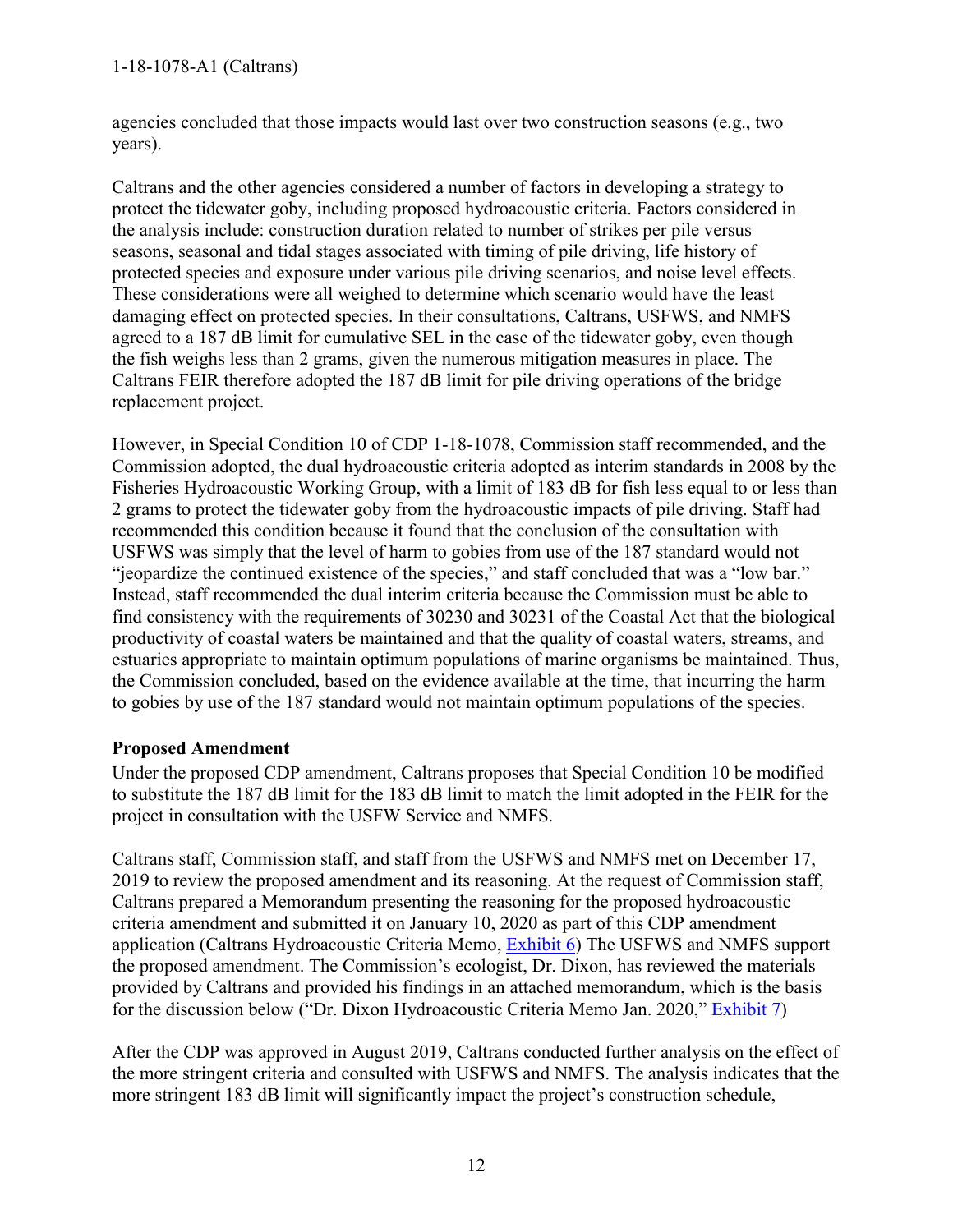extending the pile driving operations over multiple years. Along with resulting increased impacts to the tidewater goby, as discussed below, Caltrans states that the increased project construction period essentially makes the bridge replacement infeasible.

As discussed in the Caltrans Hydroacoustic Criteria Memo [\(Exhibit 6\)](https://documents.coastal.ca.gov/reports/2020/2/F10a/F10a-2-2020-exhibits.pdf), Caltrans uses monitoring data from prior pile driving operations in similar environmental settings to model the likely pile driving hydroacoustic impacts for the Jacoby Creek Bridge replacement and to arrive at an estimated number of pile strikes required. The modelling is designed to account for the different substrate conditions at Jacoby Creek. Based on the modelling results, Caltrans estimates that 580 pile strikes are needed to complete the driving of each pile. Using the modelling information, at the 187 dB SEL limit, Caltrans estimates the bridge replacement construction would take two years, given seasonal, tidal, and noise constraints associated with installation of the bridge piles.

Caltrans estimates that the stricter 183 dB SEL limit would require an extra year of construction for each set of piles, extending the construction period by two years and up to a total of four years. These findings are summarized in Table 2 on page 9 of the Caltrans Hydroacoustic Criteria Memo (Exhibit 6) and in the chart below in Figure 1, both of which include best-case and worst-case scenarios. Table 2 relates the number of pile strikes under best-case and worstcase scenarios to reach the 183 and 187 cumulative dB SEL thresholds to the estimated number of working days per pile, the number of working days per bridge, and the number of construction seasons for each bridge. The chart demonstrates the logarithmic nature of the hydroacoustic criteria thresholds and that there can be a substantial difference in time before pile driving is stopped under the two criteria.



Figure 1: Estimate of Number of Pile Strikes Before Stoppage for Cumulative SEL Limits.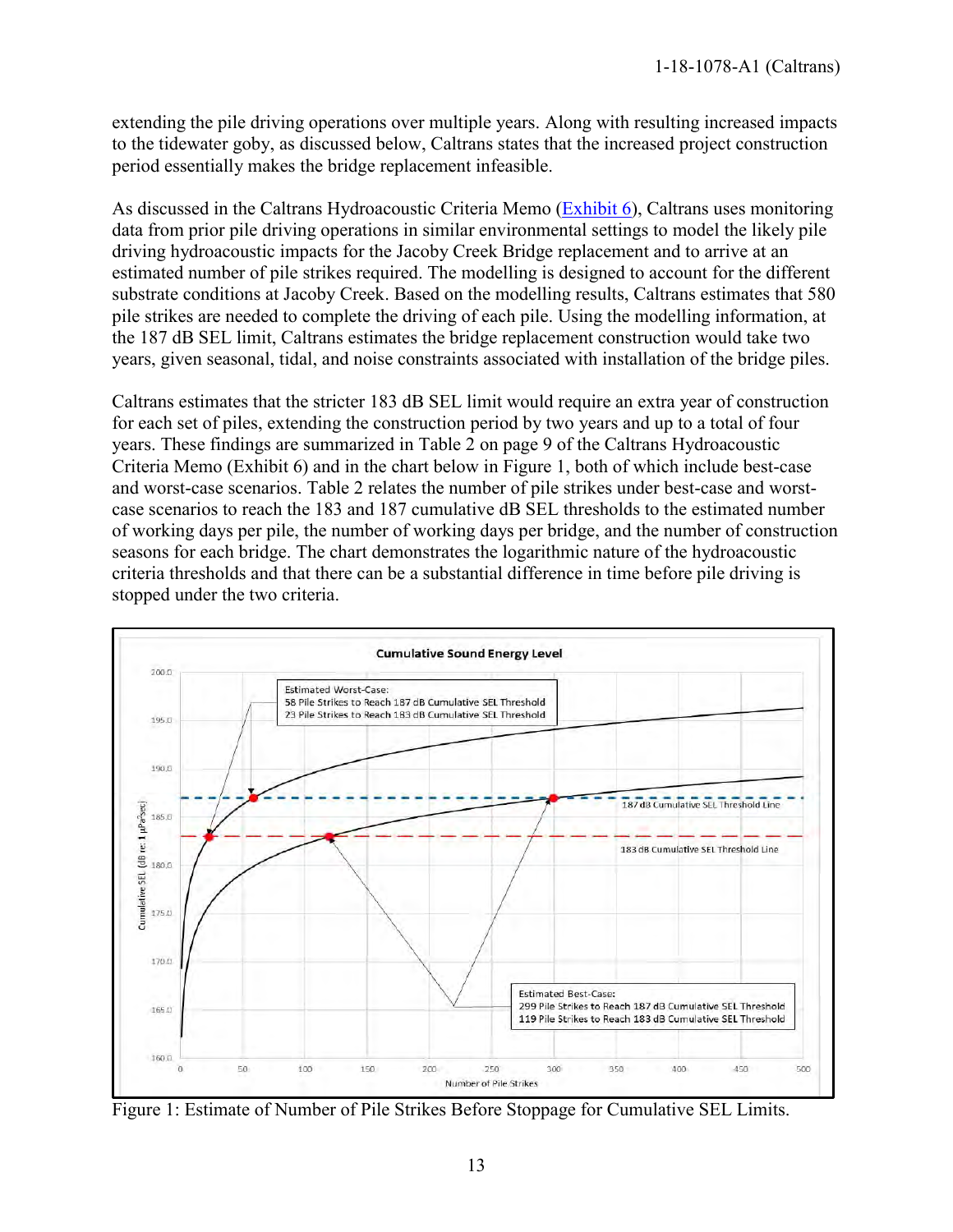More importantly, recent studies have shown that there is no clear necessity for the stricter criteria of 183 dB SEL compared to the 187 SEL dB and that the 183 SEL dB limit is overly conservative. These studies, conducted by an international panel of technical experts convened in 2009 by NOAA Fisheries are discussed in more detail in the Dr. Dixon Hydroacoustic Criteria Memo [\(Exhibit 7,](https://documents.coastal.ca.gov/reports/2020/2/F10a/F10a-2-2020-exhibits.pdf) pp.3-4). In summary, the 2008 interim criteria were intentionally conservative in the direction of protecting sensitive fish species in light of limited evidence and studies available at the time. More recent studies resulted in new recommended 2014 guidelines that have been published in the scientific literature. As discussed in Dr. Dixon's memo, the recommended 2014 guidelines and more recent assessments indicate that fish without swim bladders, such as the tidewater goby, are less susceptible to hydroacoustic impacts than fish with swim bladders, and in either case, the cumulative SEL threshold at which tidewater gobies are thought to suffer injury would be over 203 db. These recommended guidelines have not been adopted, however, because the Hydroacoustic Working Group ceased meeting regularly and has not convened to consider and formally adopt them.

Based on these studies and the as yet unadopted 2014 guidelines, it appears there is no measurable difference between the 183 dB imposed in Special Condition 10 and the currently proposed 187 dB criteria for protection of the tidewater goby. Dr. Dixon's memo concludes that "[b]ased on the proposed 2014 Guidelines, underwater noise from pile-driving is very unlikely to directly impact tidewater gobies during bridge replacement at Jacoby Creek by either peak SPLs or cumulative SELs" of 187 dB [\(Exhibit 7\)](https://documents.coastal.ca.gov/reports/2020/2/F10a/F10a-2-2020-exhibits.pdf)

Furthermore, recent Caltrans analysis and consultations with biologists of NMFS and USFWS also show that by extending the construction schedule over multiple construction seasons, the project will require repeating impacts to tidewater gobies during multiple breeding seasons. The tidewater goby is mainly an annual species, with a die-off of adults after each spring spawning season. Population numbers often vary widely from year to year, but even a complete loss of reproductive success for a year will probably be made up by immigration to the site by younger fish the following year. However, it is unclear if such repeated breeding season losses can be sustained. NMFS staff also indicated that their standard is not just to prevent a level of harm that would jeopardize the continued existence of the species, but to avoid any take to the maximum extent possible. They believe their recommended balancing of the hydroacoustic criteria and duration of seasonal impacts best accomplishes that goal.

As noted by Dr. Dixon, gobies are known to be present in Jacoby Creek, "but the size of the population and the distribution of individuals is completely unknown." Given the nature of the tidewater goby, it is unclear how much, if any, "take" will occur from the hydroacoustic impacts of pile driving. It is clear, however, that there will be direct take from the limited construction activities that bring workers into contact with the water bed. It is estimated that workers will have to walk in the channel on about 22 occasions each season to install, maintain, and remove the debris containment system. These impacts cannot be further avoided than by employing the limits and mitigation measures already contained in the special conditions of CDP 1-18-1078. Reducing the number of seasons of direct physical disruption, as well as the length of time of hydroacoustic impacts, is therefore important for minimizing impacts on the tidewater goby and maintaining its populations.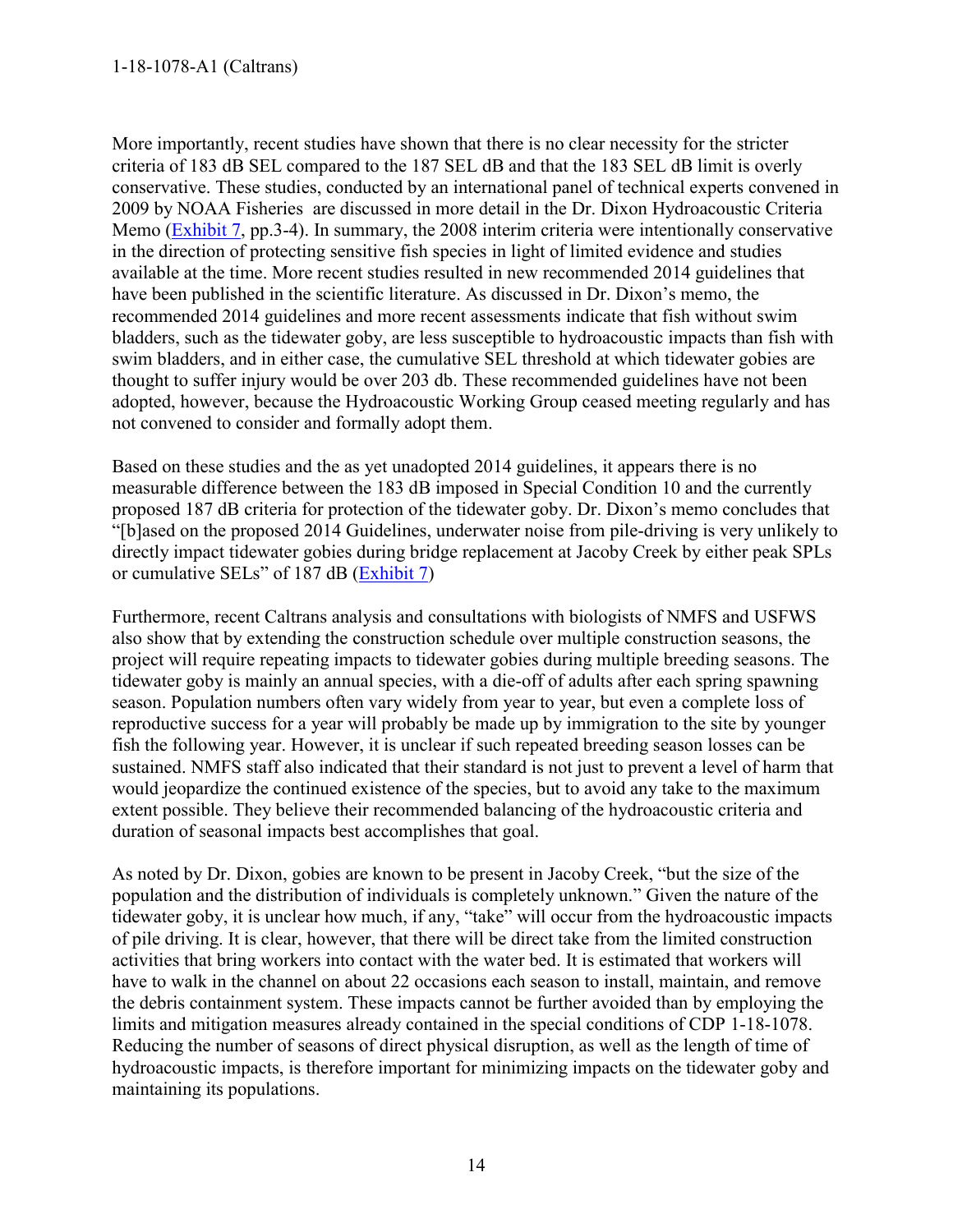Thus, the longer construction period necessitated by the stricter dB limit of the original permit will potentially result in greater impacts to the tidewater goby than the 187 dB limit of the proposed amendment. Caltrans states that the project as developed with NMFS, CDFW, and USFWS was determined to be the least environmentally damaging alternative as it minimizes impacts to tidewater goby by limits impacts to a small area, adheres to protective hydroacoustic parameters, includes other protective measures, and keeps the number of working seasons to a minimum. Raising the cumulative SEL threshold to 187 dB would allow completion of construction in a shorter time frame, thereby minimizing exposure of the tidewater goby to construction-related impacts.

As noted above, Commission staff, including staff ecologist Dr. John Dixon, have consulted with biologists at Caltrans, NMFS, and USFWS, and Dr. Dixon has independently reviewed the conclusions of recent reviews of the scientific literature on hydroacoustic impacts to fish conducted by members of the international panel of technical experts convened by NOAA Fisheries in 2009. Staff concurs that the updated acoustic threshold will best protect the tidewater goby and is the least environmentally feasible damaging alternative.

Therefore, the Commission finds that the proposed amended development will maintain the functional capacity of the habitat, maintain and restore optimum populations of marine organisms, and protect human health as mandated by the requirements of Sections 30230 and 30231 of the Coastal Act.

## <span id="page-14-0"></span>**E. ENVIRONMENTALLY SENSITIVE HABITAT AREAS**

Coastal Act Section 30240 states:

#### *Section 30240 Environmentally sensitive habitat areas; adjacent developments*

*(a) Environmentally sensitive habitat areas shall be protected against any significant disruption of habitat values, and only uses dependent on those resources shall be allowed within those areas.* 

*(b) Development in areas adjacent to environmentally sensitive habitat areas and parks and recreation areas shall be sited and designed to prevent impacts which would significantly degrade those areas, and shall be compatible with the continuance of those habitat and recreation areas.* 

The Coastal Act defines environmentally sensitive habitat areas (ESHAs) as areas in which plant or animal life or their habitats are either rare or especially valuable because of their special nature or role in an ecosystem and which could be easily disturbed or degraded by human activities and developments (Section 30107.5). Coastal Act section 30240 allows only resource-dependent development in environmentally sensitive habitat areas and requires that development adjacent to sensitive habitats be sited and designed so as to not significantly degrade the habitats.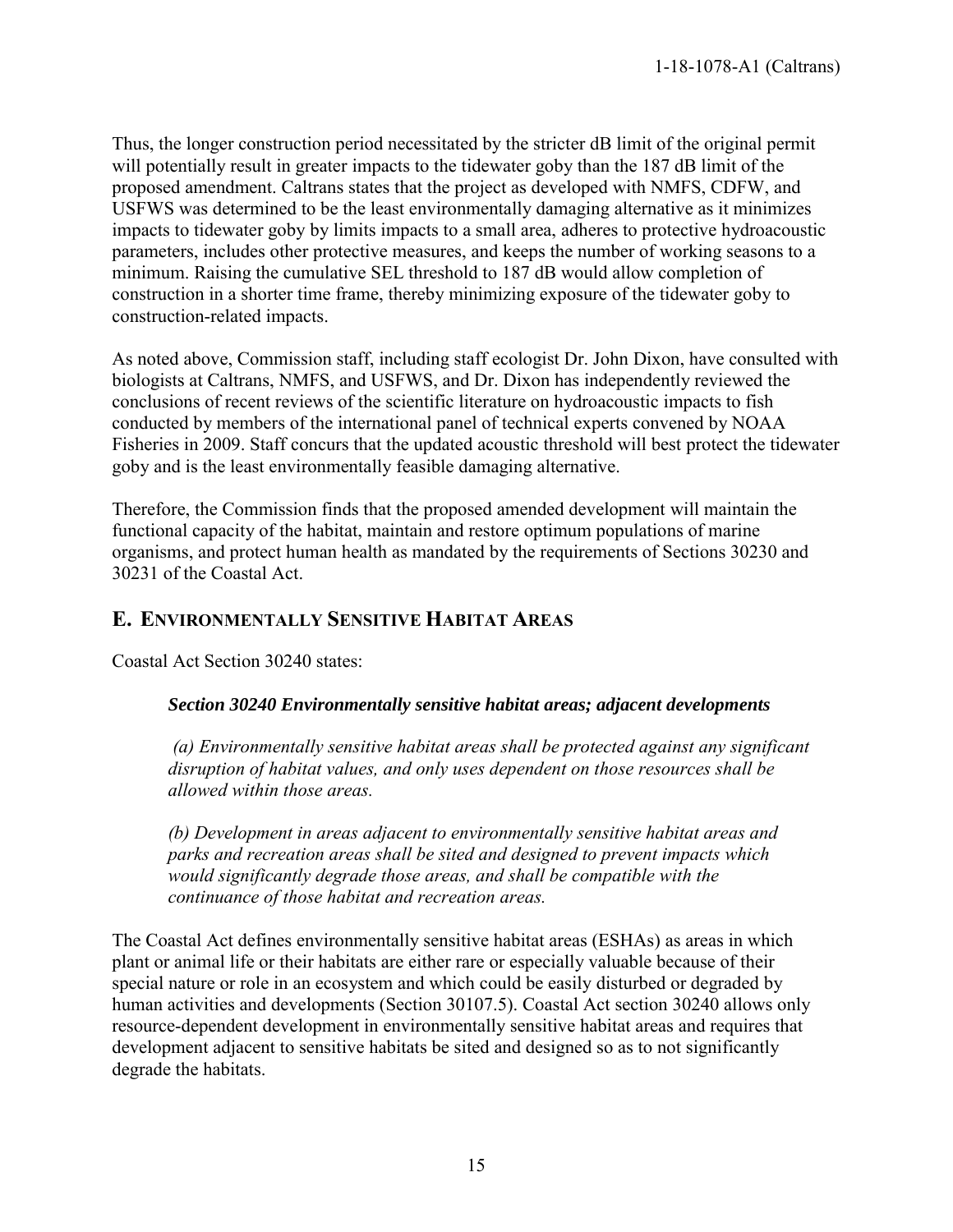The Eureka-Arcata 101 Corridor project includes the removal of approximately 95 trees and shrubs in some seven distinct different areas alongside the highway, totaling approximately 1.56 acres in area. These trees and shrubs are to be removed from the highway shoulder areas to meet current safety clearance standards. As part of the Commission's review of the original project, Commission staff, including Dr. Dixon, conducted a site visit to review the seven proposed locations and determine if any of the trees and shrubs would be considered ESHA. These findings are discussed in a memorandum of July 24, 2019 prepared by Dr. Dixon [\(Exhibit 8\)](https://documents.coastal.ca.gov/reports/2020/2/F10a/F10a-2-2020-exhibits.pdf). Dr. Dixon concluded that two of the areas could be considered ESHA, and the Commission adopted that conclusion in the original CDP. As discussed in Dr. Dixon's memo and the Commission's findings for CDP 1-18-1078, the two areas were adjacent to highway drainage ditches. The Commission has often found that riparian habitats meet the definition of ESHA, but this has generally been in the context of natural water bodies. However, in this instance, the Commission determined that two areas of riparian habitat in drainage ditch areas qualified as ESHA because (a) the ditches connect to the bay and provide potential salmonid habitat, and (b) the adjacent trees provide shade and cover, protection from storm runoff, and provide woody debris material and litter fall that supports organic riparian habitat. Commission staff worked with Caltrans staff to reduce or eliminate the amount of trees to be removed in ESHA areas. The Commission approved the removal of the remaining trees supporting ESHA through conflict resolution in the CDP.

The proposed extension of the approved acceleration and deceleration lanes to form an auxiliary lane between Bracut and Bayside Cutoff under this amendment is adjacent to one of the narrow drainage ditches found to be ESHA, a strand labelled Strand 5A. (See Dixon ESHA Memo, p. 7, [Exhibit 8\)](https://documents.coastal.ca.gov/reports/2020/2/F10a/F10a-2-2020-exhibits.pdf). However, the proposed auxiliary lane will neither encroach into any existing wetlands and the identified riparian ESHA nor necessitate removal of any additional trees beyond those already approved in the original permit to ensure sufficient clear view area for motorists or for any other purpose. [Exhibit 4](https://documents.coastal.ca.gov/reports/2020/2/F10a/F10a-2-2020-exhibits.pdf) provides an overview of the construction area for the new acceleration/deceleration lanes and shows that no further trees will be removed than those already approved in CDP 1-18-1078. The proposed lane modification is part of the existing highway and will expand that highway some a few feet eastward, but that expansion will not create any additional impacts to any known or potential ESHA areas. A separated area will remain between the roadway and the riparian area to buffer the ESHA from impacts from the highway. The highway construction activities are also already subject to multiple conditions protecting adjacent areas by requiring construction BMPS (Special Condition 12), an erosion control and sediment management plan (Special Condition 13), herbicide management (Special Condition 14), and debris removal (Special Condition 16), as well as the protection of potential nesting habitat (Special Condition 21). These special conditions are not modified by the permit, as amended, and remain in full force and effect to protect the adjoining ESHA from adverse impacts.

Therefore, the Commission finds that the proposed amended development as conditioned with the proposed auxiliary lane from Bracut to Bayside is sited and designed to prevent impacts which would significantly degrade the adjacent riparian ESHA and will be compatible with the continuance of that habitat consistent with section 30240(b) of the Coastal Act.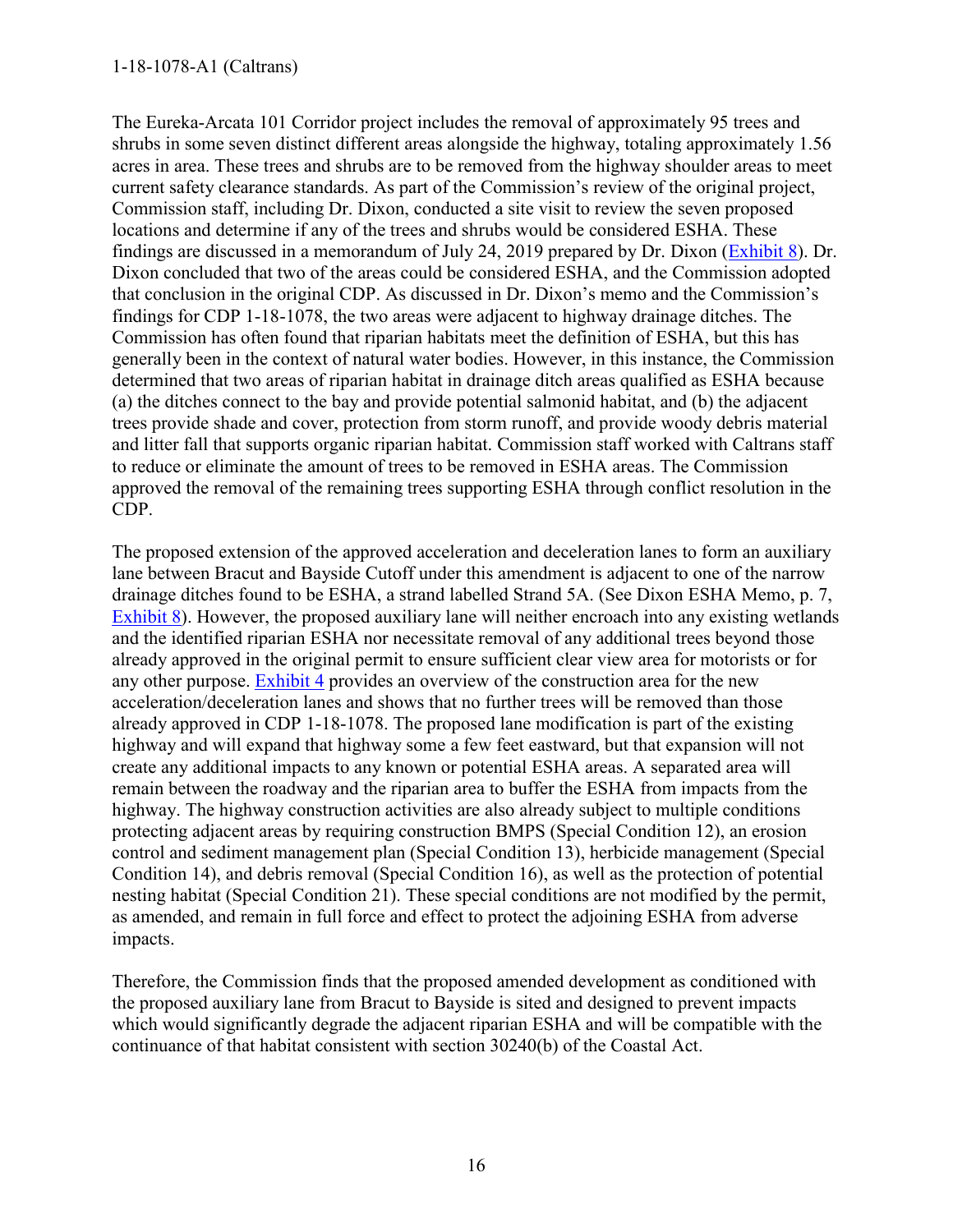## <span id="page-16-0"></span>**F. PUBLIC ACCESS**

Section 30210 of the Coastal Act requires that maximum public access shall be provided consistent with public safety needs and the need to protect natural resource areas from overuse. Section 30211 of the Coastal Act requires that development not interfere with the public's right to access gained by use or legislative authorization. Section 30212 of the Coastal Act requires, in part, that new development projects provide access from the nearest public roadway to the shoreline, except where it is inconsistent with public safety, military security, or protection of fragile coastal resources, or where adequate access exists nearby.

In approving the original permit, the Commission found that the proposed highway improvements were consistent with the public access policies of the Coastal Act. The proposed changes under the amendment to the hydroacoustic criteria for pile driving presents no possible new impacts to public access.

The proposed changes under the amendment to convert the approved acceleration and deceleration lanes into a full auxiliary lane between Bracut and Bayside also have no significant adverse impacts on public access. (See [Exhibit 4](https://documents.coastal.ca.gov/reports/2020/2/F10a/F10a-2-2020-exhibits.pdf) for an overview of the lane changes.) Highway 101 provides a critical link for the public to access significant stretches of the coast in the Humboldt Bay region and beyond, as it is the main traffic conduit north and south along the coast through Humboldt and Del Norte counties. (See, e.g. [Exhibit 1.](https://documents.coastal.ca.gov/reports/2020/2/F10a/F10a-2-2020-exhibits.pdf)) In the more immediate vicinity, just beyond the southern project limit, Highway 101 provides access to the Coastal Trail that extends along the entire length of the bay shoreline of the City of Eureka. Just west of the northern end of the project, Highway 101 can be used to access the shoreline along the Arcata Marsh and Wildlife Sanctuary. By increasing the safety and smooth flow of transportation in this stretch of Highway 101, the project will result in improvements to public access. In addition, as discussed in the findings for CDP 1-18-1078, as part of the overall Highway 101 Corridor Improvement Project, Caltrans has supported the completion of a separated Class I bicycle and pedestrian trail alongside Humboldt Bay connecting the cities of Eureka and Arcata. That trail runs parallel to Highway 101 but provides separated, enhanced, and safer cycling access for the corridor in both directions between Eureka and Arcata. Caltrans provided significant funding and planning staff support to complete the north end of the trail, which currently connects the city of Arcata to just south of the Bayside intersection. As discussed in the findings for CDP 1-18-1078, Caltrans is providing significant funding and planning staff support to complete that trail between the two cities.

However, cyclists currently use the existing highway shoulders for public access through the corridor, and the corridor serves as the designated Pacific Coast Bike Route through this area. Caltrans classifies the existing Route 101 corridor on-shoulder bike route as a Class III Bikeway that "designates a preferred bike route through a high demand corridor and provides for shared use with motor vehicle traffic." Except at intersections and along acceleration and deceleration lanes, the outside highway shoulder width in both directions is ten feet for the length of the project corridor. As approved by the Commission in the original permit, the acceleration and deceleration lanes have shoulder widths of four feet. This proposed amendment would extend the acceleration lanes and deceleration lanes between Bracut and Bayside an additional 340 feet, and replace the existing 10-foot-wide shoulders in that stretch with four-foot-wide shoulders for that section of Highway 101.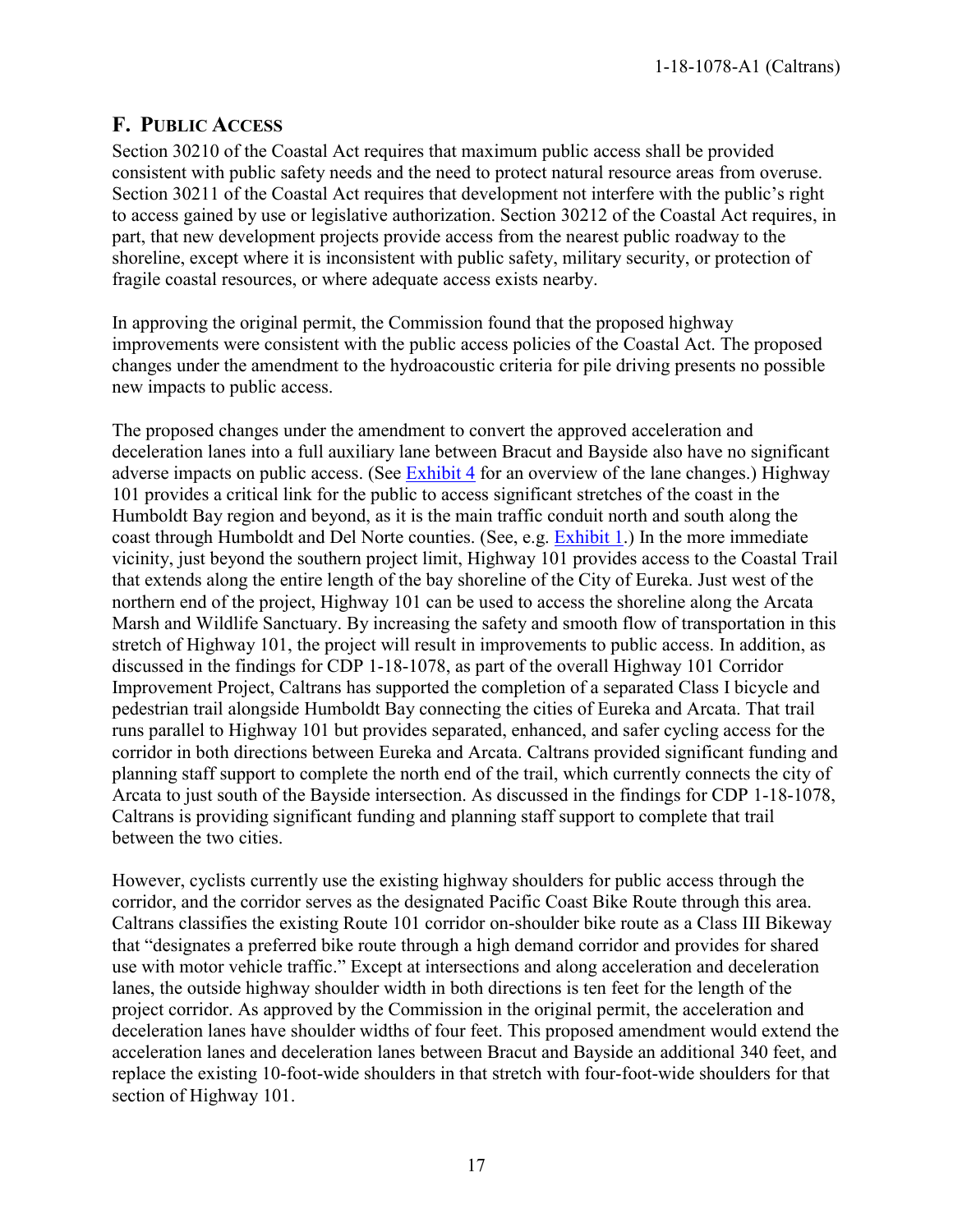For a number of reasons, the proposed change in shoulder width will not result in significant adverse impacts on coastal access for bicyclists. First, the proposed change only affects 340 feet out of a 6.3 mile stretch of highway, which is a minor amount. Secondly, the proposed change does not eliminate shoulders for cyclists but reduces them from 12 feet to 4 feet. Four feet is generally accepted as a safe shoulder width standard for bicyclists traveling in the same direction.

Thirdly, although bicycle use along Highway 101 currently exists, the highway is not a substantial cycling recreational corridor – the Caltrans Final Environmental Impact Report for the original project included a survey finding approximately 20-30 cyclists a day in the Highway 101 corridor as a whole. Moreover, bicycle use of the highway itself is already reduced largely through use of the existing portions of the Humboldt Bay Trail and bicycle use of the highway will be further reduced when the county completes the trail, which it currently estimates for 2021. Once complete, there will be little need to use the Highway 101 shoulders for cycling access.

Lastly, for any cyclists that do use this stretch of highway, the auxiliary lane itself provides additional protection. The auxiliary lane will provide distance and separation from the two primary through lanes of the northbound portion of the highway. When cars use the auxiliary lane, they should be moving at slower speeds and thus more aware of potential traffic conflicts with local traffic and bicyclists.

For all of the above reasons, the Commission finds that the proposed amended development is consistent with the public access policies of the Coastal Act.

## <span id="page-17-0"></span>**G. GEOLOGIC AND FLOOD HAZARDS**

Section 30253 of the Coastal Act states, in applicable part:

*New development shall do all of the following:* 

- *a) Minimize risks to life and property in areas of high geologic, flood, and fire hazard.*
- *b) Assure stability and structural integrity, and neither create nor contribute significantly to erosion, geologic instability, or destruction of the site or surrounding area or in any way require the construction of protective devices that would substantially alter natural landforms along bluffs and cliffs…*

The proposed amendment includes the modification of the previously approved acceleration and deceleration lanes into an auxiliary lane. The modification adds 340 feet of highway merging lane on the eastern, inland side of the highway. As discussed in the adopting findings for the CDP [\(Appendix B,](https://documents.coastal.ca.gov/reports/2020/2/F10a/F10a-2-2020-appendix.pdf) pp. 50-68), the Eureka Arcata Highway 101 corridor as a whole is an area subject flooding risks and increased risks from Sea Level Rise. The area at risk includes the specific area at issue in this amendment from Bracut to Bayside. This section of road is within the stretch analyzed by Caltrans in an analysis provided for the original project and described as "Jacoby Creek and Gannon Slough (PMs 83.6 to 85.0)." The shoreline in this stretch has been rated as highly vulnerable to SLR flooding (Laird, 2018). The proposed lane extension is on the east, inland, side of the highway, where much of the land is open agricultural land. However,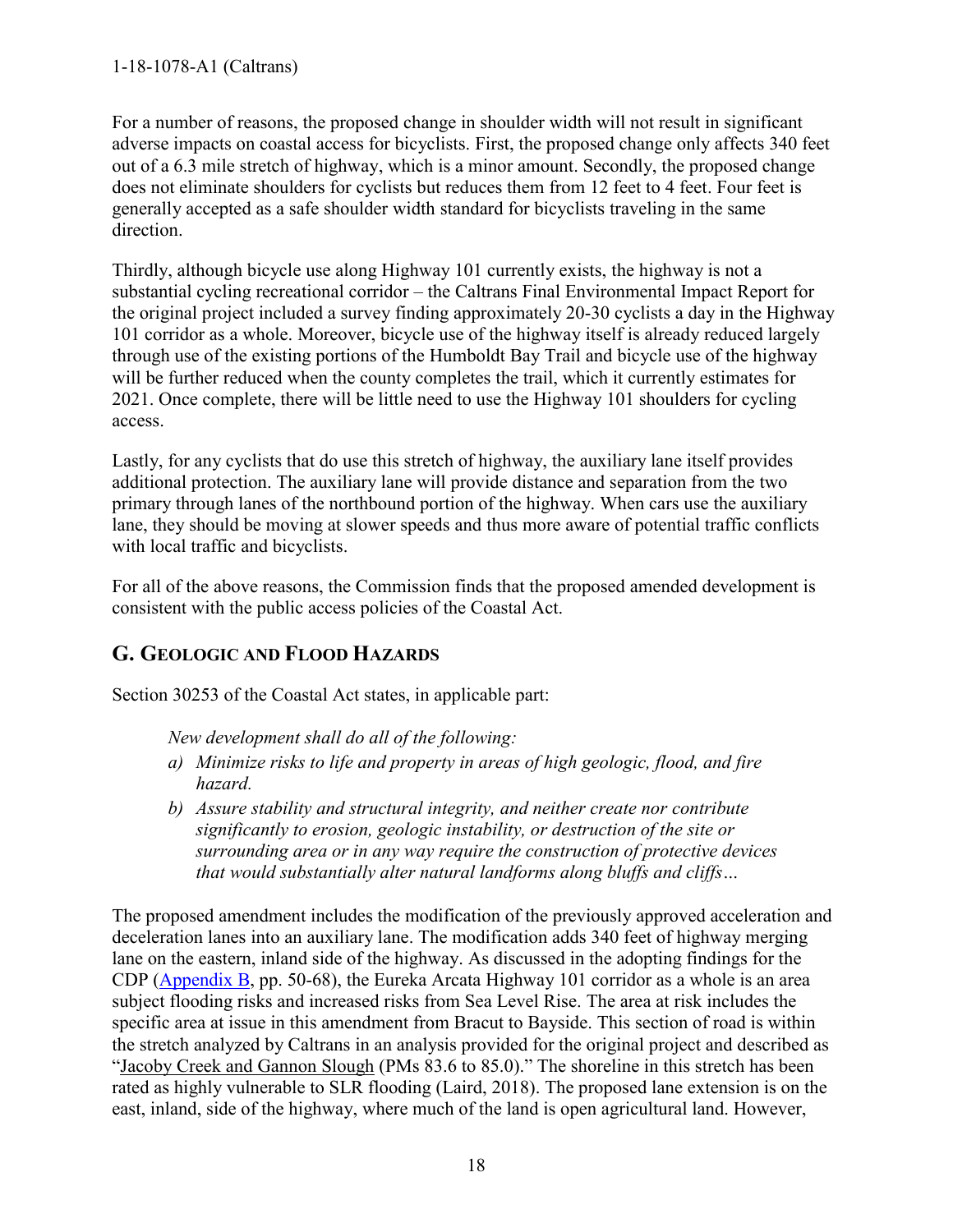these agricultural lands rest on former bay tidelands, and the area is susceptible to flooding from increased groundwater elevations with SLR. To summarize the findings in the original CDP, the Commission found that under the Ocean Protection Council's (OPC's) medium-high and extreme risk scenarios, approximately 2 feet of SLR can result in Mean Monthly Maximum Water (every month) flooding by 2050 for the medium-high risk scenario and by 2040 for the extreme risk scenario. This road segment may also experience flooding during 10-year and 100 storm year storm events with minimal SLR, which could also occur before 2030 under OPC's medium-high and extreme risk scenarios.

The Commission approved CDP 1-18-1078 subject to Special Conditions 1 and 2 to ensure consistency with the Coastal Act hazards policies of Section 30253. Among other things, these conditions require Caltrans to prepare a SLR Baseline Report by May 1, 2020, undertake SLR monitoring and submit yearly reports beginning in 2020, undertake local stakeholder and local government SLR planning coordination, and develop and submit a SLR adaptation plan for the entire Highway 101 corridor by December 31, 2025. Caltrans is also required to return for a CDP amendment if flooding begins to significantly impact (more than once a year) the highway corridor before a corridor SLR adaptation plan can be developed and implemented.

This amendment only marginally expands the highway by connecting the acceleration and deceleration merging lanes already approved by the Commission and does not significantly increase the risk of SLR related flood hazard threats for the project. (See [Exhibit 4.](https://documents.coastal.ca.gov/reports/2020/2/F10a/F10a-2-2020-exhibits.pdf)) Caltrans staff have been actively working to comply with Special Conditions 1 and 2 of the CDP, including: performing the first King Tide monitoring in January 2020; developing a draft baseline report to timely submit on May 1, 2020; submitting a draft plan to Commission staff to develop the yearly monitoring reports and an outline of the final adaptation plan; funding local government SLR planning efforts such as the Humboldt County SLR Adaptation Plan for the Eureka Slough Hydrological Unit (southern stretch of Highway 101 Corridor); and developing plans to fund and staff the SLR adaptation planning.

As Caltrans is working to comply with the SLR planning and adaptation requirements of Special Conditions 1 and 2 of the original permit and because the amended development does not significantly increase the risk of flooding hazards, the Commission finds that the amended development as conditioned is consistent with section 30253of the Coastal Act.

## <span id="page-18-0"></span>**H. CALIFORNIA ENVIRONMENTAL QUALITY ACT**

Caltrans served as the lead agency for the project for California Environmental Quality Act (CEQA) purposes. Caltrans adopted a final programmatic environmental impact report for the project on January 20, 2017.

Section 13096 of the Commission's administrative regulation requires Coastal Commission approval of coastal development permit applications to be supported by a finding showing the application, as modified by any conditions of approval, is consistent with any applicable requirements of the CEQA. Section 21080.5(d)(2)(A) of CEQA prohibits approval of a proposed development if there are any feasible alternatives or feasible mitigation measures available, which would substantially lessen any significant adverse effect the proposed development may have on the environment.